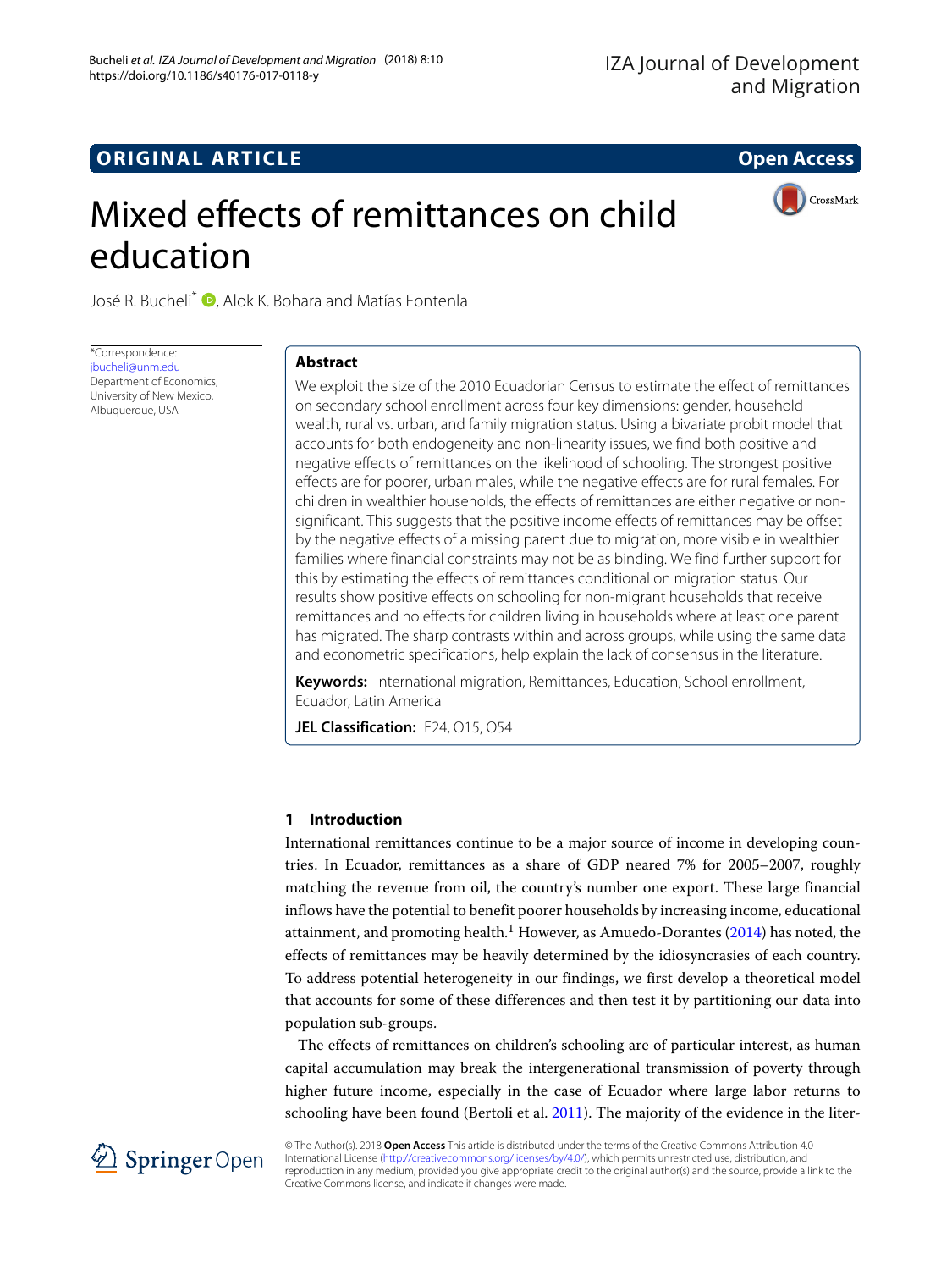ature supports the existence of potentially opposing effects of migration and remittances on education (Amuedo-Dorantes et al. [2010;](#page-16-2) Bargain and Boutin [2015;](#page-16-3) Hu [2012;](#page-16-4) Koska et al. [2013\)](#page-16-5). Some studies find evidence for a higher likelihood of schooling in the presence of migration (Shrestha [2017;](#page-17-0) Theoharides: Manila to Malaysia, Quezon to Qatar: international migration and its effects on origin-country human capital, forthcoming) and remittances (Alcaraz et al. [2012;](#page-16-6) Calero et al. [2009;](#page-16-7) Göbel [2013\)](#page-16-8). They argue that the positive effects may be driven by the additional income, wage premiums for migrants, contribution to household capital accumulation, and higher propensities of migrant families to invest in education. Bouoiyour and Miftah [\(2016\)](#page-16-9) conclude that with remittances, children in Morocco are less likely to drop out of school and delay their entry into the labor market and that these improvements are especially notorious among girls. With higher income from remittances, Coon [\(2016\)](#page-16-10) finds that Bolivian children work fewer hours, potentially leading to improvements in human capital. Even in terms of quality, Salas [\(2014\)](#page-17-1) finds that remittances increase the likelihood of investing in sending children to private schools.

On the other hand, while some find that migration might raise parental academic aspirations for their children (Böhme [2015\)](#page-16-11), others find detrimental effects of migration on education (Amuedo-Dorantes and Pozo [2010;](#page-16-12) Bouoiyour and Miftah [2015;](#page-16-13) McKenzie and Rapoport [2011\)](#page-16-14). These studies argue that the negative effect could be driven by children having to compensate for the missing parent, by joining the labor force, or by taking over domestic responsibilities. This argument is also supported by Cortes [\(2015\)](#page-16-15), who finds robust evidence that the mothers' migration, in contrast to fathers', has a negative effect on the educational outcomes of Filipino children. In terms of the effect of remittances, research continues to find instances in which remittances have no significant effect on schooling (Bargain and Boutin [2015;](#page-16-3) Nepal [2016;](#page-17-2) Pilarova and Kandakov [2017\)](#page-17-3), or even where they might hinder child schooling, as households discount the value of education needed to thrive abroad (Davis and Brazil [2016\)](#page-16-16).

This paper develops a theoretical model where receiving remittances may relax the household financial constraints, but migration may also change the household members' labor participation and education decisions. Although remittances may increase the likelihood of schooling among children, the effect of migration on schooling may be negative. We empirically test this relationship via a bivariate probit model that accounts for both endogeneity and non-linearity issues. We exploit the size and coverage of the 2010 Ecuadorian Population and Housing Census, which allows us to look at specific groups that may not be well represented in smaller samples.

In this way, we add to the work on Ecuador of Calero et al. [\(2009\)](#page-16-7) and Göbel [\(2013\)](#page-16-8), who use a sample of households collected in 2005–2006 to find a positive effect of remittances on education in Ecuador. However, due to data limitations acknowledged by the authors, the in-depth exploration of population sub-groups is not possible. In contrast, in this paper, we are able to partition the data into four key dimensions: gender, wealth, rural vs. urban location, and nuclear family migration status. While using the same data and econometric specifications, our findings vary greatly across these subgroups, and it is this variation that seems to explain the heterogeneity of results in the literature.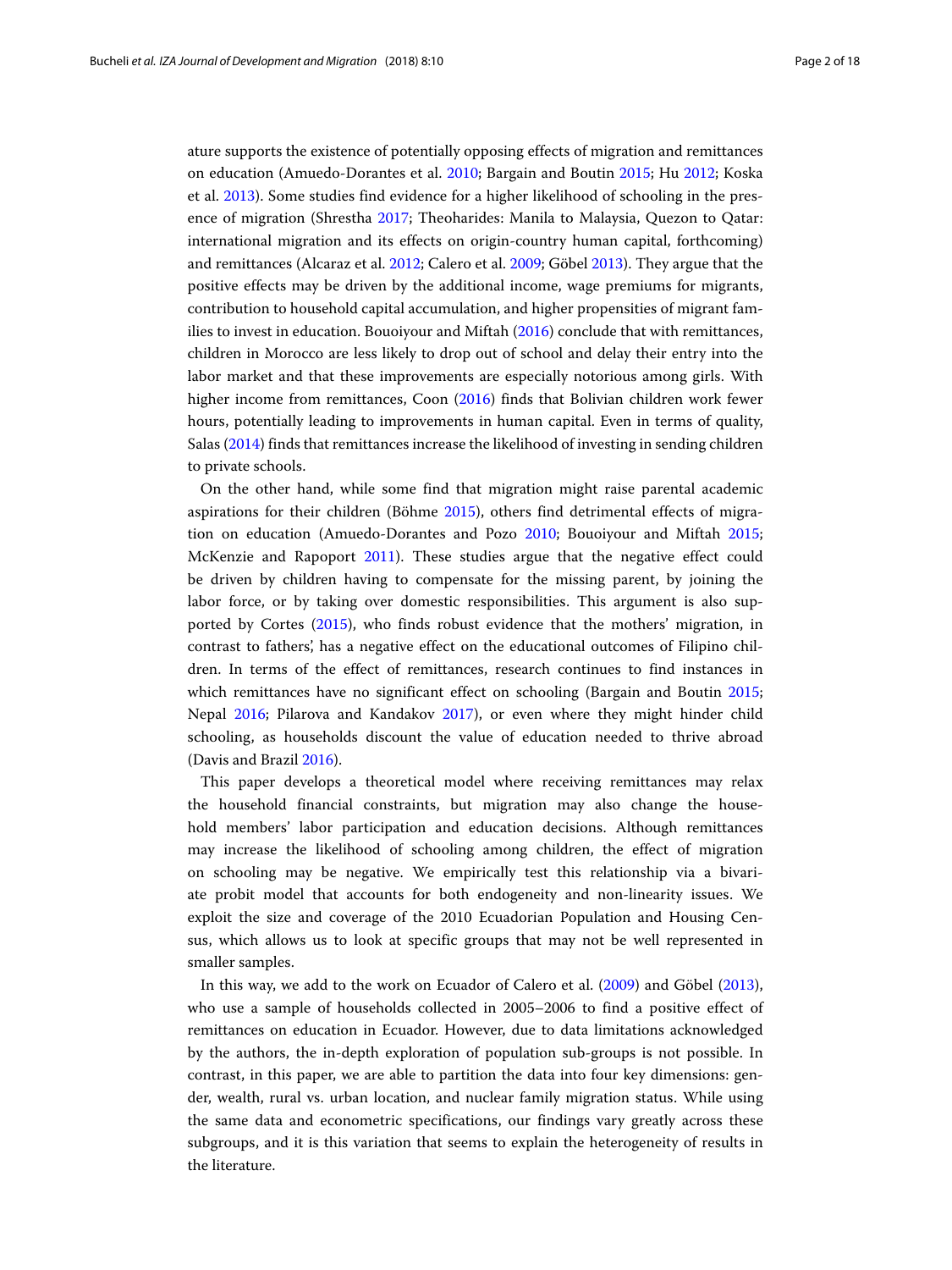We find both positive and negative effects of remittances on education, depending on the particular group being studied. First, our findings reveal large gender inequalities, as boys benefit from remittances while the effect for girls is generally negative or insignificant. Second, urban children gain more than their rural counterparts, supporting the existence of regional inequalities. Also, while remittances relax households' budget constraints, the impact on education varies strongly by income level, where school attendance increases the most for poorer children. In contrast, for wealthier households, the effects of remittances on education are either negative or insignificant. This suggests that the positive income effects of remittances may be offset by the negative effects of a missing parent due to migration, more visible in wealthier families where financial constraints may not be binding. We find further support for this by estimating the effects of remittances conditional on migration status. Our results show positive effects on schooling for non-migrant households that receive remittances and no effects for children living in households where at least one parent has migrated.

#### **2 Background**

During the latter part of the 1990s, the Ecuadorian economy suffered one of its most severe crises with a staggering real GDP contraction of 28% for 1999, when measured in US dollars. Roughly one third of the population fell below the poverty line, and people living in extreme poverty doubled (Acosta et al. [2006\)](#page-16-17). The crisis was characterized by business failures, increased unemployment, the official dollarization of the economy, the freezing of bank deposits, increasing public debt, and a large drop in health and education indicators.

This period of economic turmoil had deep social repercussions, especially in the form of the unprecedented emigration of millions of Ecuadorians to the USA and Europe. Close to 20% of the economically active population left the country in the early 2000s, and almost a quarter of the households had one or both parents migrate (Camacho and Hernández [2008\)](#page-16-18). Camacho and Hernández [\(2008\)](#page-16-18) also report that, on average, every migrant left behind two children under the age of 18. As a result, many homes became mono parental, children were left under the care of extended kin, or older siblings became the head of household.

The massive migration to North America and Europe produced a large flow of remittances back to Ecuador. Between 1990 and 2002, the volume of remittances entering the country increased by 30% annually. After a short slowdown in 2003, the rate recovered to an annual increase of 22% until 2007. Since 1999, the volume of remittances has been higher than that of foreign direct investment (FDI), and in 2007 alone, remittances were 16 times higher than FDI (Quintana et al. [2014\)](#page-17-4). Between 2005 and 2007, remittances as a share of GDP neared 7%, surpassing the share of GDP generated by the value-added tax, and roughly equal to the share of petroleum, Ecuador's number one export.

Similar to income, the distribution of remittances across Ecuador is highly unequal. Olivié et al. [\(2009\)](#page-17-5) indicate that in 2006, the bottom two income quintiles of the population received less than 6% of the total volume of remittances, while the wealthiest 20% received over 34%. Further, the poorest 40% received remittances for an average period of 4.4 years, while the wealthiest 20% received them for almost seven years.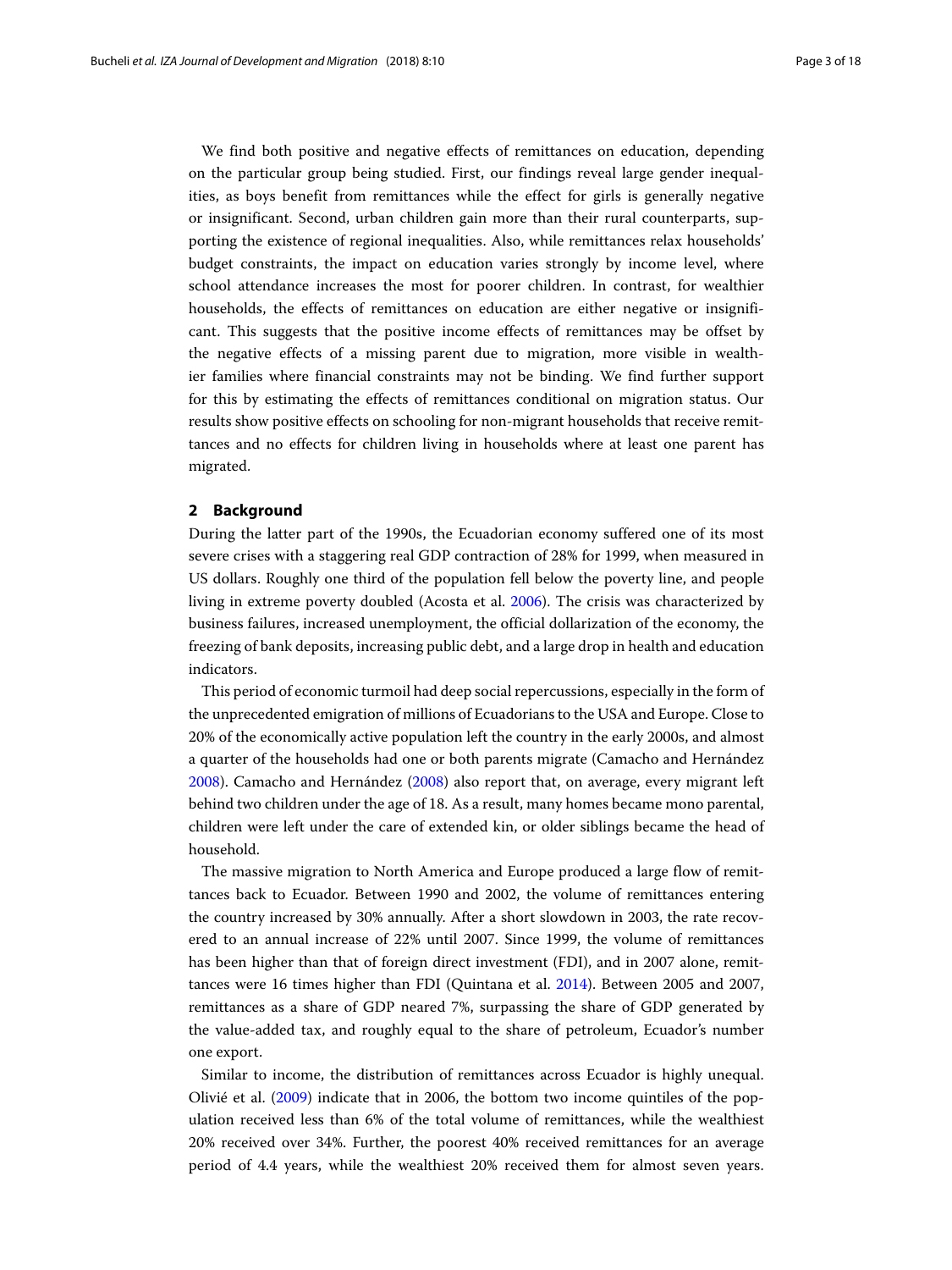Stated differently, poor children who start receiving remittances during the first grade of primary school may stop receiving them before they are able to complete the fifth grade.

In terms of how remittances are being used by recipients, the United Nations Population Fund reported that roughly 90% of remittances received are used for current expenditures (UNFPA and FLACSO [2008\)](#page-17-6). Education and human capital formation expenditures account for 18% of the total.

#### **3 Theoretical framework**

To relate the probability of a child attending school to remittance reception and migration, we develop a utility maximization model with two adults *a* and *b*, and a child *c*, who is too young to make her own decisions. The household's utility depends on consumption and on the child's education, *ec*. The child can only use her time for work or education. Time is normalized to 1, and parents decide how it is allocated. The household's utility is given by

$$
U=U\left( x,e_{c}\right) ,
$$

where *x* represents the consumption bundle and  $e_c$  is the time the child dedicates to education. Consequently,  $(1 - e_c)$  is the time the child spends working.

Each period, the household receives remittances *r* and maximizes their utility by choosing a consumption level as well as the study and work time allocation for the child. The household's budget constraint is given by

$$
x = w_a + w_b + (1 - e_c) w_c + r,
$$
\n(1)

where *w* stands for wages. Notice that receiving remittances is not conditional on either parent migrating, as our data section below confirms. Remittances can also originate from relatives such as grandparents, friends, or from a biological parent not part of the household. With this, we can maximize the household's utility through the use of the Lagrangian and its first-order conditions:

$$
\mathcal{L} = U(x, e_c) - \lambda \left[ x - w_a - w_b - r - (1 - e_c) w_c \right] \tag{2}
$$

$$
\frac{\partial \mathcal{L}}{\partial x} = \frac{\partial U}{\partial x} - \lambda = 0 \tag{3}
$$

$$
\frac{\partial \mathcal{L}}{\partial e_c} = \frac{\partial U}{\partial e_c} - \lambda w_c = 0 \tag{4}
$$

$$
\frac{\partial \mathcal{L}}{\partial \lambda} = x - w_a - w_b - r - (1 - e_c) w_c = 0.
$$
\n(5)

These lead to the optimal condition

<span id="page-3-1"></span>
$$
\frac{\partial U}{\partial e_c} = \frac{\partial U}{\partial x} w_c.
$$
\n<sup>(6)</sup>

The left-hand side is the change in the household's utility from a change in the child's education, which we label  $\theta$ . The right-hand side denotes the change in utility as the level of consumption changes, times the wage the child would earn if she worked. We label this change in utility as  $\phi$ . The Marshallian demand curve for education is then given by

<span id="page-3-0"></span>
$$
e_c = 1 - \frac{\phi}{\theta} \left[ x_b - w_b - w_a - r \right]. \tag{7}
$$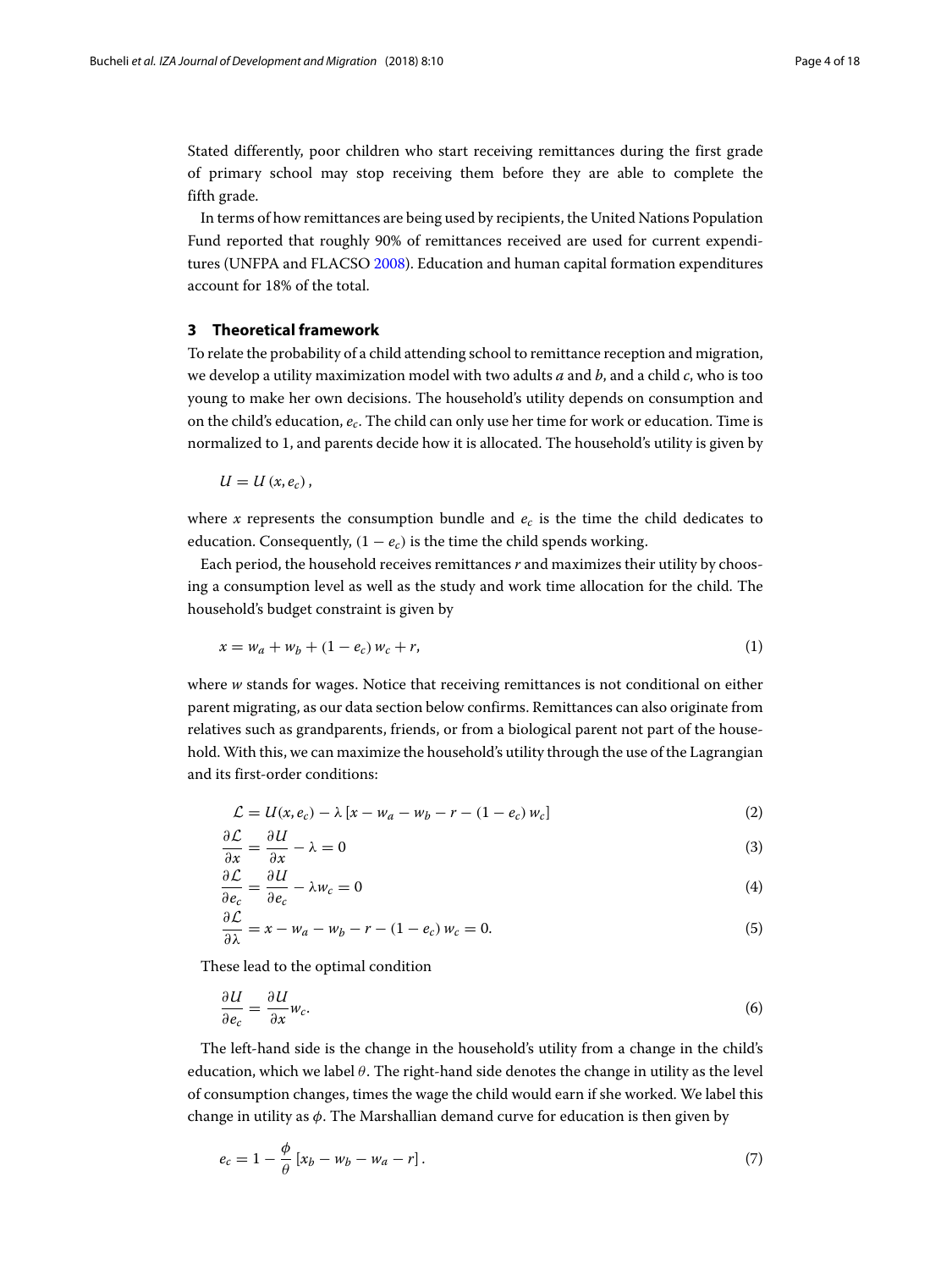Taking the partial derivative of education with respect to remittances, we obtain

<span id="page-4-0"></span>
$$
\frac{\partial e_c}{\partial r} = \frac{\phi}{\theta}.\tag{8}
$$

The sign and magnitude of the change in education with a change in remittances is ambiguous, as it depends on the trade-off between the benefits of education and the household's consumption. Also, if member *a* of the household migrates, then  $w_a = 0$ , but *r* potentially increases. Thus, the trade-off between lost local parental wages vs. increased remittances makes the sign of Eq. [\(8\)](#page-4-0) unclear. In addition, the trade-offs may vary across urban and rural settings, as imperfect labor markets, usually more pervasive in rural settings, may affect demand for child labor differently. Further, the relationship may also differ by income levels, age, and gender of the child.

Given the above discussion, we remain agnostic about the expected signs in our empirical results, as they may vary by population subgroups.

# **4 Data**

Our data comes from the 2010 Ecuadorian Population and Housing Census conducted by Ecuador's National Institute of Statistics and Census (INEC). The census collected information on schooling, remittances, household, and demographic characteristics for Ecuador's entire population. Household remittance reception was determined by whether any member received money from relatives or friends living abroad during 2010. Since the census was conducted in November 2010, there was a period of 11 months in which respondents could have received remittances intermittently, regularly, or just once. The data does not include information on frequency or amount of reception; thus, the results are interpreted as the average effect on all households that received remittances. To identify households with migrant family members, the survey asked whether any individuals who resided in the household during the 2001 census had moved to another country and had not returned permanently. Follow-up questions inquired about migrants' age, destination, and purpose, as well as year of emigration.

While there is variation in the effect of remittances across gender and income groups, the largest differences appear to be on the rural/urban dimension. Figure [1](#page-4-1) presents the schooling rates for urban and rural regions by remittance reception status and age. Note

<span id="page-4-1"></span>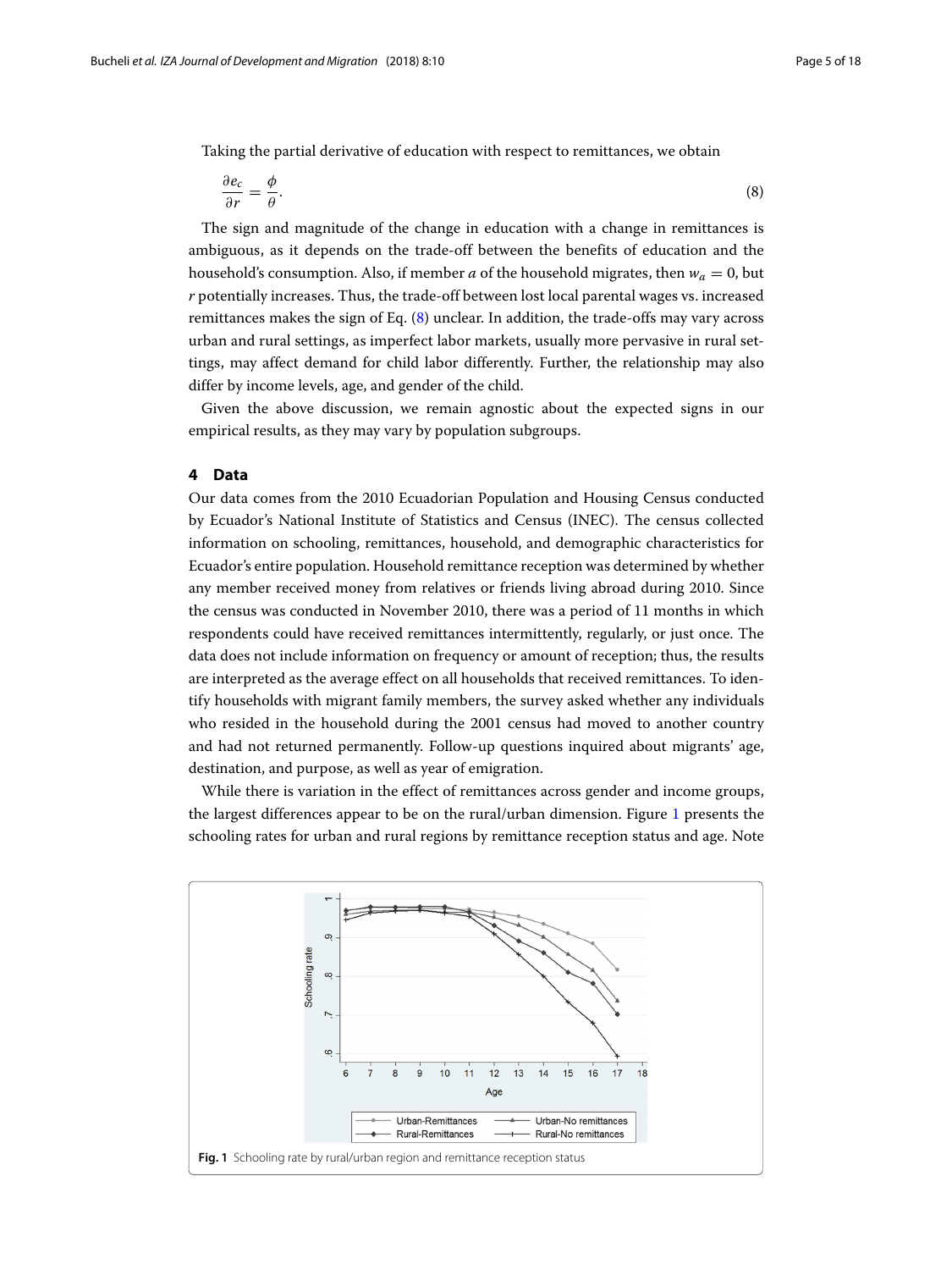that before the age of 11, there is little difference in the schooling rates across groups and enrollment rates are close to 100%. However, starting at age 12, the schooling rates rapidly diverge, where urban children that receive remittances have the highest schooling rates, and rural children that do not receive remittances are the ones least likely to attend school. Even when Ecuadorian laws make it mandatory for children to attend school until the age of 14, Fig. [1](#page-4-1) shows that this requirement has little impact on the rate at which enrollment rates decrease. Rather, it is the primary/secondary school jump that creates the discontinuity. While the slope of enrollment rates with changes in age is practically horizontal in primary school, it is clearly negative between the ages of 12 and 17 across groups. About 95% of 12-year-olds attend secondary school, but this proportion quickly drops and diverges to around 85% for urban remittance receivers and 60% among rural children who who do not receive remittances. At least in part, these differences may be explained by the increasing opportunity costs that arise from delaying the child's entry into the labor force. As children age, they become more capable of contributing to their households' income and taking over domestic responsibilities that often times make them drop out of school. The rapid decline in enrollment rates may be also explained by availability of secondary schools, especially in rural areas. While primary schools are common across Ecuador, the density of secondary schools is significantly lower, and secondary schools are often located in urban centers. Additional transportation costs added to an increased opportunity cost may push the marginal cost of education above its marginal benefit and force children out of school.

Due to the above discussion, our study focuses on the effect of remittances on the school enrollment of children who are between 12 and 17 years old. Although some children may graduate from school after the age of 17, restricting the bound ensures exclusion of non-schooling effects. Our final sample includes 1.7 million individuals.

The endogenous variable of interest, remittances, is instrumented via four variables. First, in line with the literature (Acosta [2011;](#page-16-19) Coon [2016;](#page-16-10) Davis and Brazil [2016\)](#page-16-16), we connect an individual's likelihood of receiving remittances to historical migration networks. The expectation is that children who live in areas more prone to international migration are more likely to receive remittances. Note that migration of a nuclear family member is not a necessary condition to remittance reception, as relatives and friends commonly send income from abroad to one or more nuclear family units. In fact, Table [1](#page-6-0) reports that only 32.5% of children who receive remittances have an immediate relative living overseas. To estimate historical migration networks, we use the 2001 census and calculate the proportion of migrants out of the total canton population.2 This ensures that the historical migration patterns are not affected by our 2010 migration variable.

Second, we use migrants' characteristics to determine the probability of remitting without being directly related to the likelihood of education. We use migrants' age as an instrumental variable because it is potentially exogenous to socio-economic conditions in Ecuador, thus not affecting schooling decisions but having an effect on the probability to remit. We use a dummy variable as the instrument that indicates whether the migrants' ages at the time of survey were between 20 and 50 years old. In this way, we account for the higher probability of a migrant working and sending remittances if they are part of the working-age population. The identification strategy requires that variation in remittance reception as a result of the migrants' age is not directly related to education. As a matter of fact, our data shows that children with a migrant in this age group were 20 points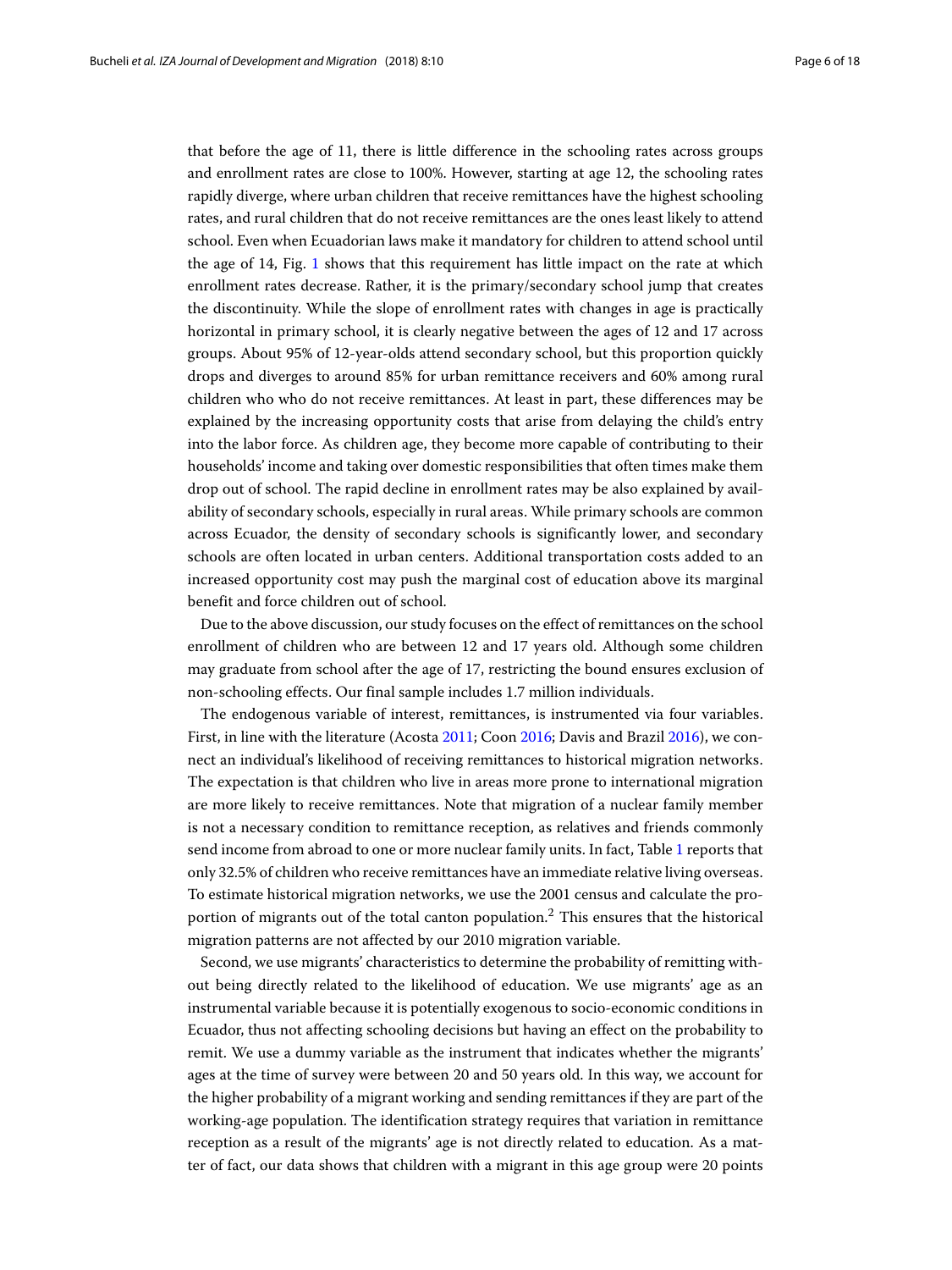|                                                                | Full sample |       |         | Recipients |           | Non-recipients |  |
|----------------------------------------------------------------|-------------|-------|---------|------------|-----------|----------------|--|
|                                                                | Mean        | SD    | Mean    | SD         | Mean      | <b>SD</b>      |  |
| Child attends school<br>$(1 = yes, 0 = no)$                    | 0.830       | 0.376 | 0.887   | 0.317      | 0.823     | 0.380          |  |
| Household receives remittances<br>$(1 = yes, 0 = no)$          | 0.075       | 0.264 | 1.00    | 0.00       | 0.00      | 0.00           |  |
| Migrant household<br>$(1 = yes, 0 = no)$                       | 0.047       | 0.212 | 0.325   | 0.468      | 0.025     | 0.155          |  |
| Relatives living abroad<br>(excl. zeros)                       | 1.445       | 0.935 | 1.484   | 0.912      | 1.405     | 0.912          |  |
| Migrated to the USA or Canada<br>$(1 = yes, 0 = other)$        | 0.340       | 0.474 | 0.403   | 0.490      | 0.273     | 0.445          |  |
| Migrated to Europe<br>$(1 = yes, 0 = other)$                   | 0.520       | 0.450 | 0.540   | 0.498      | 0.498     | 0.500          |  |
| Age of child in years<br>$(min = 12, max = 17)$                | 14.49       | 1.700 | 14.53   | 1.701      | 14.49     | 1.700          |  |
| Sex of child<br>$(1 = female, 0 = male)$                       | 0.493       | 0.500 | 0.497   | 0.500      | 0.492     | 0.500          |  |
| Children younger than 5 in<br>household (incl. zeros)          | 0.457       | 0.738 | 0.365   | 0.654      | 0.465     | 0.744          |  |
| Continuous wealth index<br>$(0 =$ poorest, $1 =$ wealthiest)   | 0.670       | 0.148 | 0.754   | 0.124      | 0.663     | 0.148          |  |
| Parents' highest level of<br>education (1 = none, $10 = PhD$ ) | 6.05        | 2.188 | 6.60    | 2.208      | 6.00      | 2.181          |  |
| Child lives in a rural<br>area $(1 = yes)$                     | 0.399       | 0.490 | 0.297   | 0.457      | 0.407     | 0.491          |  |
| Child is Afro-descendant<br>$(1 = yes)$                        | 0.075       | 0.263 | 0.056   | 0.231      | 0.076     | 0.265          |  |
| Child is Montubio<br>$(1 = yes)$                               | 0.065       | 0.247 | 0.024   | 0.152      | 0.069     | 0.253          |  |
| Child is Indigenous<br>$(1 = yes)$                             | 0.081       | 0.273 | 0.052   | 0.222      | 0.083     | 0.277          |  |
| Child is Mestizo<br>$(1 = yes)$                                | 0.723       | 0.447 | 0.800   | 0.400      | 0.717     | 0.450          |  |
| Child is White<br>$(1 = yes)$                                  | 0.053       | 0.223 | 0.065   | 0.246      | 0.052     | 0.221          |  |
| Child has a disability<br>$(1 = yes)$                          | 0.036       | 0.185 | 0.032   | 0.175      | 0.036     | 0.186          |  |
| Observations                                                   | 1,737,152   |       | 130,406 |            | 1,606,746 |                |  |

<span id="page-6-0"></span>

| <b>Table 1</b> Descriptive statistics by household remittance reception status |  |  |  |  |  |
|--------------------------------------------------------------------------------|--|--|--|--|--|
|--------------------------------------------------------------------------------|--|--|--|--|--|

Notes: Montubio is an ethnic identity of the Ecuadorian lowlands

more likely to receive remittances, while their probability of education only increased marginally.

Third, following Antman [\(2011\)](#page-16-20), we capture the main destination countries for Ecuadorian migrants by including dummies that control for migration to either the USA and Canada or Europe. These variables capture the economic conditions by destination and consequently the differing probabilities of remitting. The rationale is that general economic conditions in destination countries determine the likelihood of remittances without directly affecting school enrollment rates at the origin. More detailed information on migrants' destination would have allowed to include time-varying instruments such as unemployment and GDP per capita (see, e.g., Böhme [2015\)](#page-16-11). However, Table [1](#page-6-0) shows that individuals who receive remittances are over 10 points more likely to have a migrant relative in the USA, Canada, or Europe than those who do not receive remittances. Thus, we use destination to explain in part the different probabilities of remitting.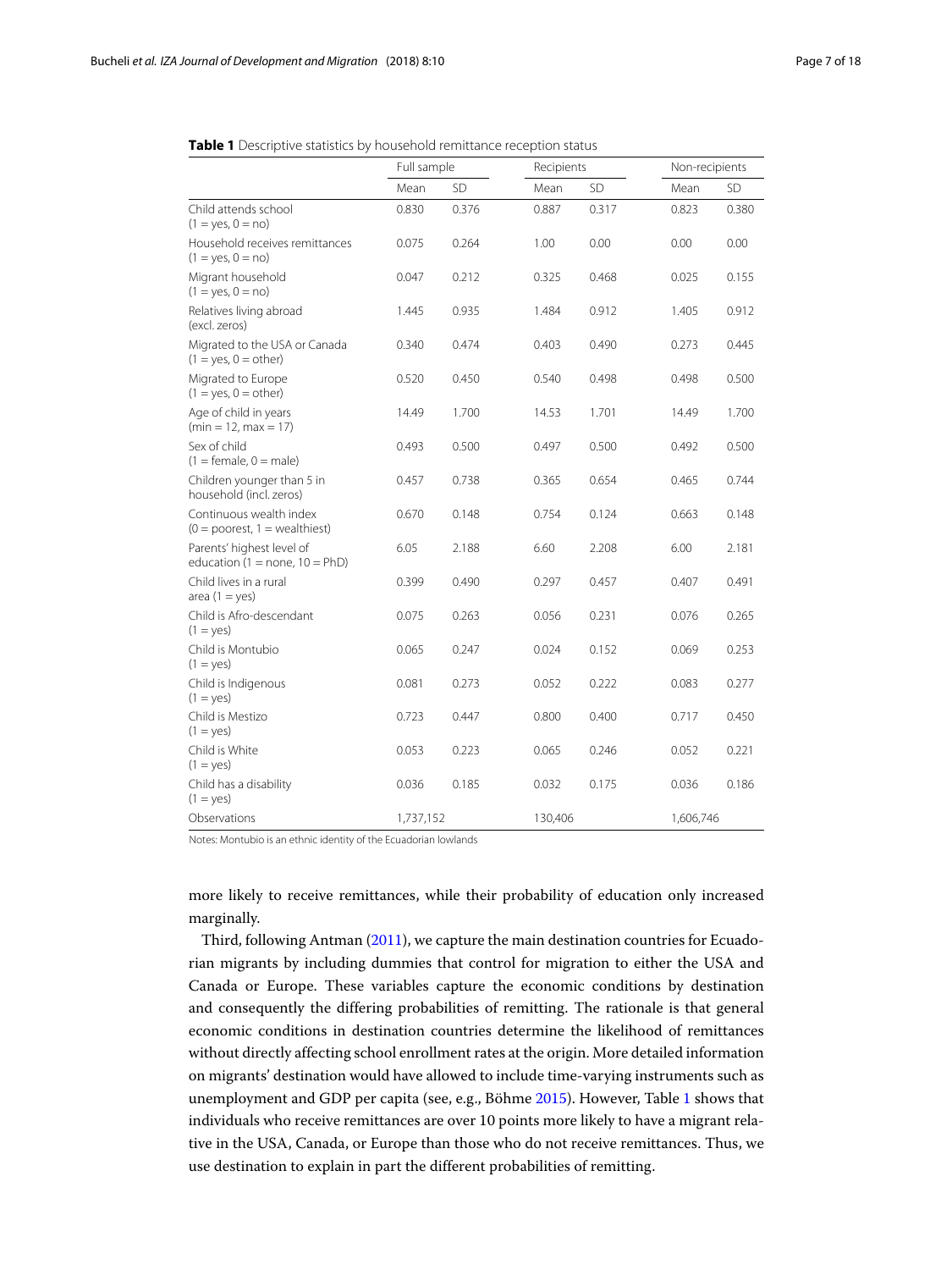To further validate our instruments, Table 6 in the Appendix presents the results of a correlation analysis between the instruments and the dependent variables. The coefficients indicate a very weak association between school enrollment and the instruments and a much stronger relationship with remittances. We also run a simple probit model to assess the joint likelihood of the instruments in predicting schooling and remittance reception, and report the coefficients and model summaries in Appendix: Table 7. We find that our instruments have a low predictive power for education and a high predictive power for remittances. The likelihood ratio  $\chi^2$  test is significant in both cases, but the value for the remittances model is 30 times that of the school enrollment model. Similarly, McFadden's pseudo  $R^2$  for the remittances regression is 0.171 while it equals 0.003 for school enrollment. In line with McFadden  $(1977)$ , who describes a pseudo  $R^2$  value between 0.2 and 0.4 as an "excellent fit," we conclude that the inclusion of instruments offers a considerable larger improvement for remittances than for school enrollment over their individual intercept models.

Our empirical model specifications control for province fixed effects to net out any potential local unobserved externalities that affect both recipient and non-recipient households, like quality of education and availability of schools. We also control for the following child, parent, and household characteristics: age, gender, number of children younger than five in the household, parents' highest level of education, location (urban/rural), ethnicity, presence of a disability, number of migrants, and wealth. As the the census does not collect information on actual income figures, nor its subgroup remittances, wealth is proxied by an index of 20 equally weighted variables that contain information on access to basic services and technologies, as well as materials, services, and housing conditions.<sup>3</sup> Although the use of a wealth index is a common control in studying the effect of remittances on household outcomes (e.g.,Acosta [2011;](#page-16-19) Antón [2010;](#page-16-22) Dustmann and Okatenko [2014\)](#page-16-23), there is a potential for endogeneity if wealth is not assessed through pre-remittance reception data. Households who have received remittances for some time may be more likely to have moved up in the wealth distribution. To minimize this risk, we use variables that capture long-term socioeconomic status, like access to utilities and dwelling quality, rather than short-term measures, like income. The use of construction quality and asset ownership also allows us to use variables that are more responsive to past wealth than current flows of remittances. Furthermore, when we partition the sample to analyze effects within wealth groups, we use terciles as it is less likely that remittances would have caused households to cross the 33 and 66% thresholds to reach the next group.

Table [1](#page-6-0) presents the descriptive statistics for the children, parent, and household variables by remittance reception status. Secondary school enrollment rate is 83%, with the remittance receiving group being 5.7% higher. We see that 7.5% of individuals between 12 and 17 reside in a remittance receiving household, meaning that over 130 thousand secondary school-aged children receive income from abroad. Not surprisingly, individuals who receive remittances are more likely to live in a migrant household and to have more relatives living outside the country. In terms of the migrants' main destinations, 40% of children who receive remittances see their relatives moving to the USA or Canada, while over 50% migrate to Europe. Table [1](#page-6-0) additionally shows that families in the remittances group are relatively wealthier and more educated, with a lower proportion of recipients living in urban areas. In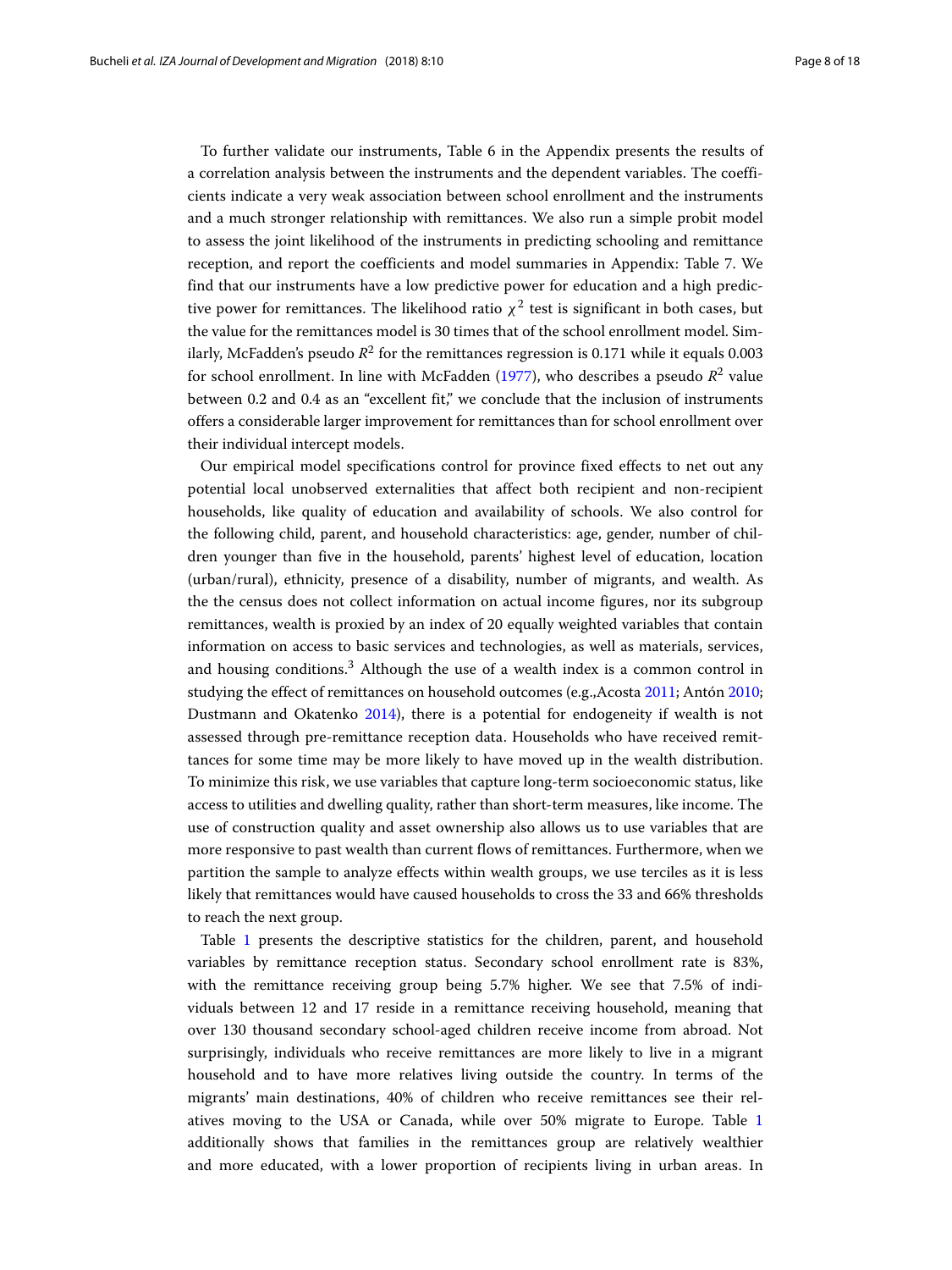terms of ethnicity, mestizos and whites are over-represented among remittance recipients whereas individuals who identify as Afro-descendants, Montubios, or Indigenous are under-represented. The remainder of this paper estimates remittance marginal effects on schooling across sub-groups while addressing the potential endogeneity of remittances.

#### **5 Econometric framework**

To estimate the effect of remittances on child schooling given by Eq. [\(8\)](#page-4-0), and because the response variable education, *ec*, is binary, we could use a probit model as a function of remittance reception,  $r$ , and a vector  $\gamma$  of child, parent, and household characteristics of the following form:

<span id="page-8-0"></span>
$$
e_{ck} = 1 \left[ \alpha r_k + \gamma_{ck} \beta_s + \mu_{eck} > 0 \right] \tag{9}
$$

To estimate this model, we would have to make two assumptions that could yield inconsistent and biased estimates. First, we would have to assume that all the differences between recipient and non-recipient households are explained by the characteristics in  $\gamma$ . However, remittances are a consequence of migration, and if migration has an effect on education in addition to its effect through remittances, the error term in [\(9\)](#page-8-0) would suffer from omitted variable bias (Mckenzie [2006\)](#page-16-24). Second, we would have to assume that the child schooling decisions are not correlated with the decision of a migrant to send back remittances. In fact, if schooling, migration, and remittance decisions are correlated, then we would run into a simultaneous causality problem. To address this potential endogeneity, we use a bivariate probit model to account for the presence of*r* as a binary endogenous variable (Roodman [2011\)](#page-17-7) that equals one if the household receives remittances and zero otherwise. In Section 6.3, we verify our results by repeating the analysis on households without migration and reach a similar conclusion. The empirical counterpart of Eq. [\(7\)](#page-3-0) is given by the following recursive model:

$$
e_{ck} = 1 \left[ \alpha r_k + \gamma_{ck} \beta_s + \epsilon_{eck} > 0 \right] \tag{10}
$$

<span id="page-8-2"></span><span id="page-8-1"></span>
$$
r_k = 1 \left[ \gamma_{ck} \beta_r + z_r \beta_z + \epsilon_{rck} > 0 \right] \tag{11}
$$

$$
\epsilon = (\epsilon_{eck}, \epsilon_{rck})' \sim \text{Normal} \left( 0, \sum \right)
$$

$$
\sum = \begin{bmatrix} 1 & \rho \\ \rho & 1 \end{bmatrix},
$$

where the subscripts  $c$  and  $k$  indicate child and household, respectively.  $\alpha$  is the counter-part of Eq. [\(8\)](#page-4-0). The vector  $z_r$  includes observable instrumental variables for  $r_k$  such that  $E\left(\epsilon_{eck}|z_r=0\right)$ . We could estimate this model through an IV-probit model by endogenizing remittances,  $r_k$ , as a continuous variable. This would approximate [\(11\)](#page-8-1) with a linear probability model and [\(10\)](#page-8-2) with a standard probit. However, the IV-probit framework does not yield consistent estimates as it does not respect the non-linearity of the first stage, a procedure that has been called a "forbidden regression" by Wooldridge [\(2010\)](#page-17-8). A more appropriate method respects the binary nature of  $r_k$  to guarantee consistent and efficient parameters (Arendt and Larsen [2006\)](#page-16-25). Thus, the preferred model to estimate [\(10\)](#page-8-2) and ( $11$ ) is a bivariate probit model that estimates remittances and education with  $\epsilon_e$  and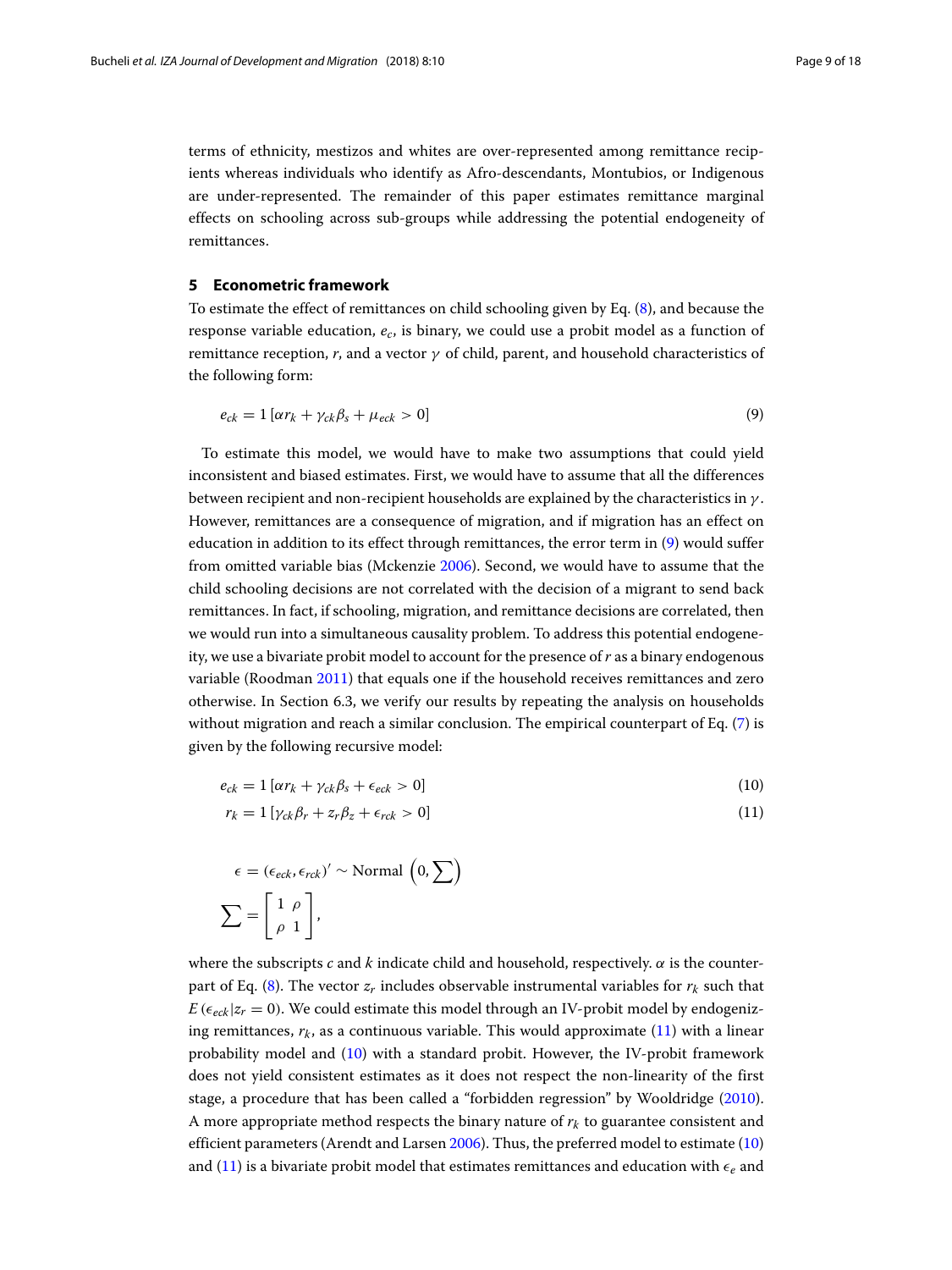$\epsilon_r$  jointly normally distributed. We treat  $r_k$  as a predetermined regressor in a SUR framework as the maximization of the likelihood function still generates consistent parameters (Wooldridge [2010\)](#page-17-8).

#### **6 Empirical results**

Table 8 in the Appendix reports the bivariate probit first-stage results for the effect of our instruments on remittances. The instrument coefficients are consistently significant and positive across all specifications. We confirm the existence of an endogenous relationship between remittance reception and schooling via Wald's tests for  $\rho = 0$ , where we reject the null hypothesis of no error correlation. We use specification three for all two-stage specifications, as it includes all instruments and controls, and its estimates provide a lower bound for the effect of remittances on school enrollment.

While the bivariate probit model is preferred, Table [2](#page-9-0) also reports the estimates obtained through the standard probit and IV-probit models for comparative purposes.<sup>4</sup> We present marginal effects, clustered standard errors, and number of observations for each model. The first row presents the effects of remittance receipt on child education for the whole sample. According to our bivariate probit results, the overall effect of receiving remittances increases the probability of school enrollment by 2.6 percentage points, relative to children that do not receive remittances. Notice that when we do not correct for the endogeneity of remittances in the standard probit model, all results are downward biased. When we split the sample by gender, we see that the benefits tend to be higher for boys than for girls. While males' probability of being enrolled in secondary school increases by 3.4 percentage points, females' probability increases by only 1.3%, less than half of the probability for boys. In absolute terms though, this translates into an additional 26,400 males and 10,000 females attending secondary school. This positive effect may be explained by a reduced need for recipient households to send children to work, as remittances relax their budget constraints. As we further divide the population, we will find larger and more interesting effects and differences across groups.

### **6.1 Wealth inequalities**

Table [3](#page-10-0) further inquires into these heterogeneous results by partitioning the data into wealth terciles.<sup>5</sup> For the poorest tercile, the overall probability of attending school is 4.3 points higher than for their non-recipient counterparts. A smaller effect is found for children in the middle wealth group, and in sharp contrast, children in the top tercile seem to not be affected by remittances. This suggests that the impact of remittances depends

<span id="page-9-0"></span>

|  |  | Table 2 Marginal effects of remittances (1/0) on secondary school enrollment (1/0) |  |
|--|--|------------------------------------------------------------------------------------|--|
|--|--|------------------------------------------------------------------------------------|--|

| Obs.      |
|-----------|
|           |
| 1,533,133 |
|           |
| 776,830   |
|           |
| 756,303   |
|           |
|           |

Robust standard errors in parentheses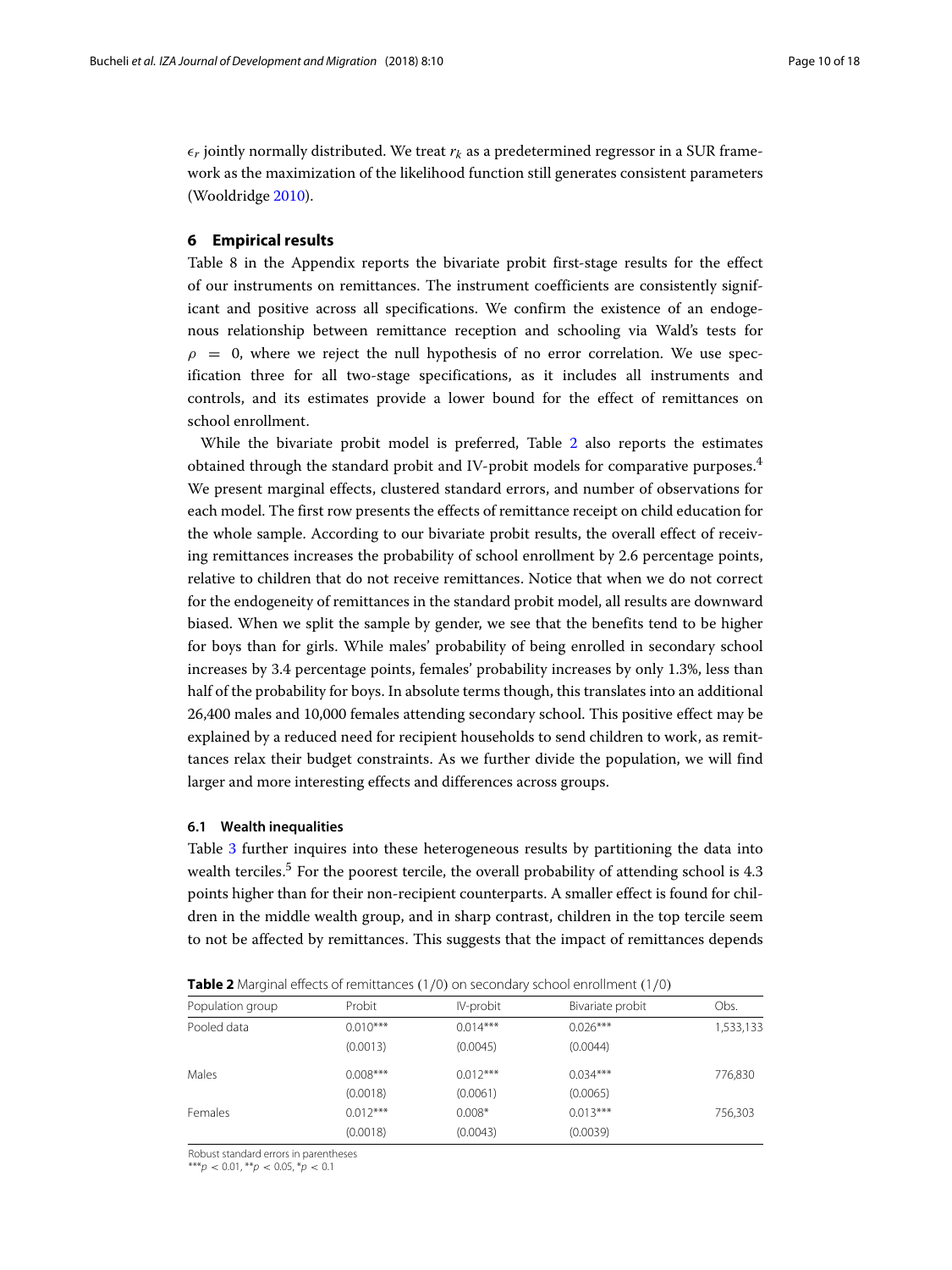|  |  | <b>Table 3</b> By wealth terciles: effects of remittances on secondary school enrollment |  |  |  |
|--|--|------------------------------------------------------------------------------------------|--|--|--|
|--|--|------------------------------------------------------------------------------------------|--|--|--|

<span id="page-10-0"></span>

|             | Bottom wealth tercile |         | Middle wealth tercile |         | Top wealth tercile |         |
|-------------|-----------------------|---------|-----------------------|---------|--------------------|---------|
|             | Bivariate probit      | Obs.    | Bivariate probit      | Obs.    | Bivariate probit   | Obs.    |
| Pooled data | $0.043***$            | 530,439 | $0.017***$            | 517,853 | $-0.001$           | 484,841 |
|             | (0.0174)              |         | (0.0067)              |         | (0.0020)           |         |
| Males       | $0.078***$            | 272.019 | $0.016*$              | 261,252 | $-0.001$           | 243,559 |
|             | (0.0229)              |         | (0.0087)              |         | (0.0029)           |         |
| Females     | 0.011                 | 258,420 | $0.017*$              | 256.601 | $-0.001$           | 241,282 |
|             | (0.0233)              |         | (0.0091)              |         | (0.0026)           |         |

Robust standard errors in parentheses

\*\*\* $p < 0.01$ , \*\* $p < 0.05$ , \* $p < 0.1$ 

on income levels and that levels in budget constraints may matter a great deal. In particular, the income effect of remittances may be stronger for poorer households with smaller budgets. In contrast, additional income may not offset the potential negative impact of a missing parent for wealthier households.

Table [3](#page-10-0) also shows large gender differences for the poor, where remittances generally benefit boys more than girls. Males benefit the most the lower their wealth tercile, with a 7.8 point increase in schooling probability for the bottom third and a non-significant effect for the top category. Alternatively, effects on females seem to be mostly statistically and economically negligible. Only the middle tercile benefits from a mild improvement in the order of a 1.7 point increase in schooling probability. For both males and females, the effects for wealthier children remain insignificant in both magnitude and statistical significance.

#### **6.2 Rural vs. urban**

Table [4](#page-11-0) further narrows our view by splitting the population across rural and urban sub-samples, gender, and wealth levels. Our results indicate that there are significant differences in the effects of remittances on education conditional on rural-urban location. Overall, urban children in the bottom two wealth terciles seem to benefit the most, while their rural counterparts have either smaller or negative effects. We again find that the largest positive effects occur to those relatively more financially constrained, while either negative or not significant effects are seen for the wealthier group.

The rural pooled sample seems to suggest that there is no effect of remittances on schooling across wealth groups. However, when we divide the observations into males and females, we observe that girls are driving the lack of effect. Boys who live in rural areas are better off if they receive remittances, with individuals in the bottom wealth tercile being the most affected by a 7.1 point higher likelihood of attending school. Unfortunately, these benefits do not transfer over to rural girls, with either no or negative effects on schooling probability. For more disadvantaged children, remittances might be the decisive factor that enables them to invest in human capital formation. However, these results may be attenuated by the parents' higher marginal utility for having an additional household member working, either to earn additional income or to do household work.

Turning to the urban sub-sample, Table [4](#page-11-0) indicates that the gender differences are reversed for the most disadvantaged group as girls seem to be the most favored. In fact, remittances seem to increase the likelihood of secondary school enrollment for females by 13 points, the largest positive effect in our study. Even when looking at the pooled data,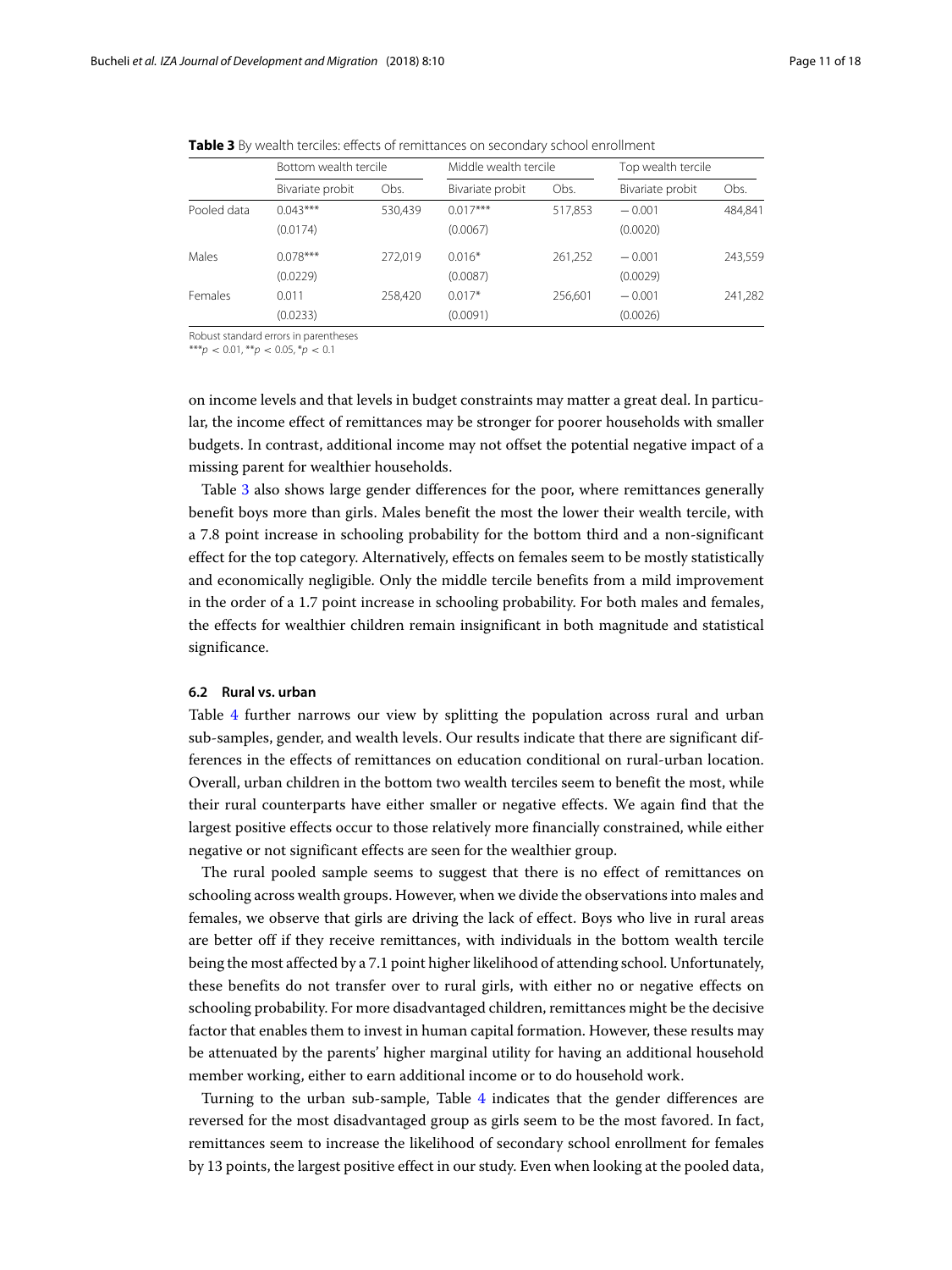<span id="page-11-0"></span>**Table 4** Rural-urban effects of remittances on secondary school enrollment

|       |             | Bottom wealth tercile |         | Middle wealth tercile |         | Top wealth tercile |         |
|-------|-------------|-----------------------|---------|-----------------------|---------|--------------------|---------|
|       |             | Bivariate probit      | Obs.    | Bivariate probit      | Obs.    | Bivariate probit   | Obs.    |
| Rural | Pooled data | 0.027                 | 340,710 | 0.002                 | 182,337 | $-0.007$           | 73,644  |
|       |             | (0.0196)              |         | (0.0151)              |         | (0.0059)           |         |
|       | Males       | $0.071***$            | 175,775 | 0.012                 | 92,706  | 0.002              | 37,514  |
|       |             | (0.0258)              |         | (0.0210)              |         | (0.0158)           |         |
|       | Females     | $-0.017$              | 164,935 | $-0.009$              | 89,631  | $-0.011**$         | 36,130  |
|       |             | (0.0258)              |         | (0.0196)              |         | (0.0054)           |         |
| Urban | Pooled data | $0.106***$            | 189,729 | $0.033***$            | 335,516 | 0.0004             | 411,197 |
|       |             | (0.0386)              |         | (0.0096)              |         | (0.0021)           |         |
|       | Males       | 0.074                 | 96,244  | $0.024**$             | 168,546 | $-0.001$           | 206,045 |
|       |             | (0.0480)              |         | (0.0116)              |         | (0.0027)           |         |
|       | Females     | $0.130***$            | 93,485  | $0.041***$            | 166,970 | 0.001              | 205,152 |
|       |             | (0.0486)              |         | (0.0136)              |         | (0.0030)           |         |

Robust standard errors in parentheses. Note: Wealth index terciles created with the full sample

\*\*\*p < 0.01, \*\*p < 0.05, \*p < 0.1

we see an overall improvement among the lowest wealth categories. The effects become non-significant for wealthier individuals, as this group's choice of education may be less constrained by their income level.

### **6.3 Remittance vs. migration**

In this section, we disentangle the potentially positive effect of additional income via remittances vs. the potentially negative impact of a missing family member due to migration, hinted at in the previous sections and discussed in the literature (e.g., McKenzie and Rapoport [2011\)](#page-16-14). To this end, we follow a similar approach to Amuedo-Dorantes and Pozo [\(2010\)](#page-16-12) and estimate the effect of remittances conditional on migration status. The first group is composed of families where at least one parent has migrated, while the second group is limited to families in which no nuclear member has migrated. The latter could be families with children from previous relationships, or that receive remittances from grandparents, other relatives, and friends. These specific households are common in Ecuador, as over 65% of the children in our sample who receive remittances live in non-migrant households.

Unfortunately, the census data does not contain information on the senders nor the amount and frequency of remittances. Thus, we cannot assume that migrant and nonmigrant households who receive remittances are strictly comparable. We are also unable to treat both groups as such after controlling for observables, because if these characteristics explained the systematic difference between the two, then we would observe similar migration and remitting behaviors. Migrant households that receive remittances are different from non-migrant households in difficult-to-capture areas such as drive, aptitudes, perceived returns from education, and concerns for their children (Mckenzie [2006\)](#page-16-24). We therefore take the results in this section with caution. Still, if we find a negative effect among migrant households, and a positive effect for non-migrants, it suggests the existence of the two opposing effects. On the one hand, an increase in the schooling probability of children who live in non-migrant households would be driven by the income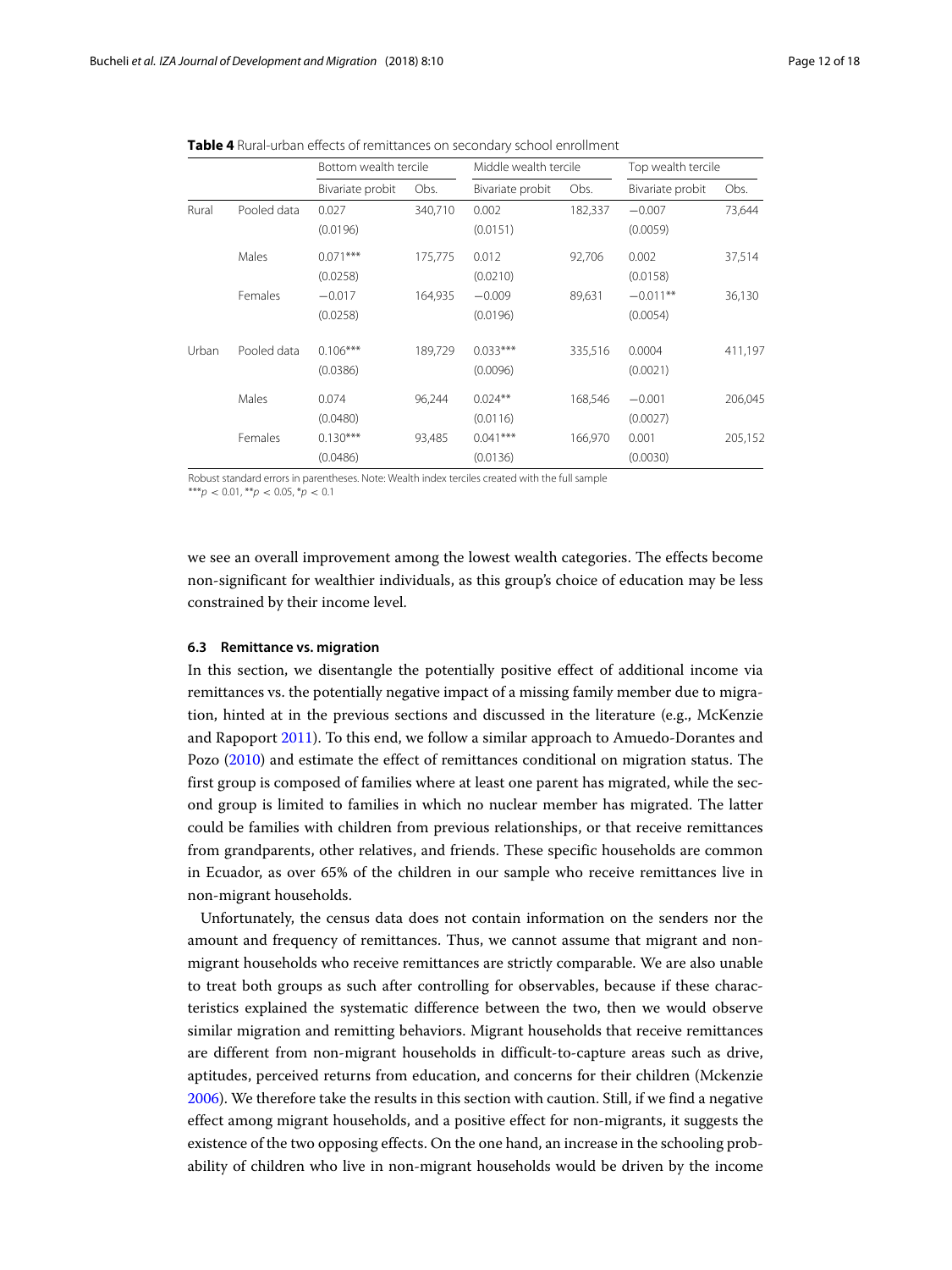effect from remittances. On the other hand, this positive effect could be outweighed by the missing-parent effect among migrant households.

Table [5](#page-12-0) presents the marginal effects of remittances on schooling probability for secondary school-aged rural and urban children. Notice that the effects of remittances are largely driven not only by migration status but also by gender and rural/urban location. Regardless of location, the effect of remittances among children in migrant households is non-significant. In sharp contrast, for non-migrant households, the effects are positive and significant, regardless of gender or location. These results support the existence of the two opposing forces. It seems that remittances benefit children only when they have not been directly affected by migration.

In the context of our Marshallian demand for education presented in Eq. [\(7\)](#page-3-0), these results can be explained in terms of  $\theta$  and  $\phi$  (Eq. [\(6\)](#page-3-1)). The positive effect of remittances observed among non-migrant households seems to be driven by a higher perceived utility from education relative to the additional utility obtained from an increase in the household consumption level. Instead, the lack of an effect of remittances on migrant households appears to be determined by the additional utility from consumption counteracting that of education.

#### **7 Conclusions**

We exploit the full dimension of the 2010 Ecuadorian Population and Housing Census database to identify the effects of remittances on children's education. Even though this topic has been previously explored, the heterogeneity of results across studies warrants a new look. Using the same data and econometric specifications, we find both positive and negative effects across different subgroups. In addition to gender, socioeconomic status, and urban/rural inequalities, our proposed model indicates that the variation in the results is mainly driven by two effects. First, the additional income received in the form of remittances relaxes the households' budget constraints, which increases the probability of investing in children's human capital. Second, the evidence indicates that the remittances income effect may be offset by the absenteeism effect from migrant relatives. Our results show that the difference in the effect of remittances between migrant households and non-migrant households is at least five percentage points. It is possible that under migration, the likelihood of children going to secondary school decreases, as they

|       |         | Migrant households |        | Non-migrant households |         |
|-------|---------|--------------------|--------|------------------------|---------|
|       |         | Bivariate probit   | Obs.   | Bivariate probit       | Obs.    |
| Rural | Males   | 0.032              | 13,483 | $0.113***$             | 292,512 |
|       |         | (0.0428)           |        | (0.0378)               |         |
|       | Females | $-0.005$           | 12,712 | $0.056*$               | 277,984 |
|       |         | (0.0175)           |        | (0.0360)               |         |
| Urban | Males   | 0.005              | 23,151 | $0.062***$             | 447,684 |
|       |         | (0.0156)           |        | (0.0152)               |         |
|       | Females | 0.013              | 23,038 | $0.025***$             | 442,569 |
|       |         | (0.0117)           |        | (0.0085)               |         |

<span id="page-12-0"></span>

| <b>Table 5</b> By migration status: effects of remittances on secondary school enrollment |  |  |
|-------------------------------------------------------------------------------------------|--|--|
|                                                                                           |  |  |

Robust standard errors in parentheses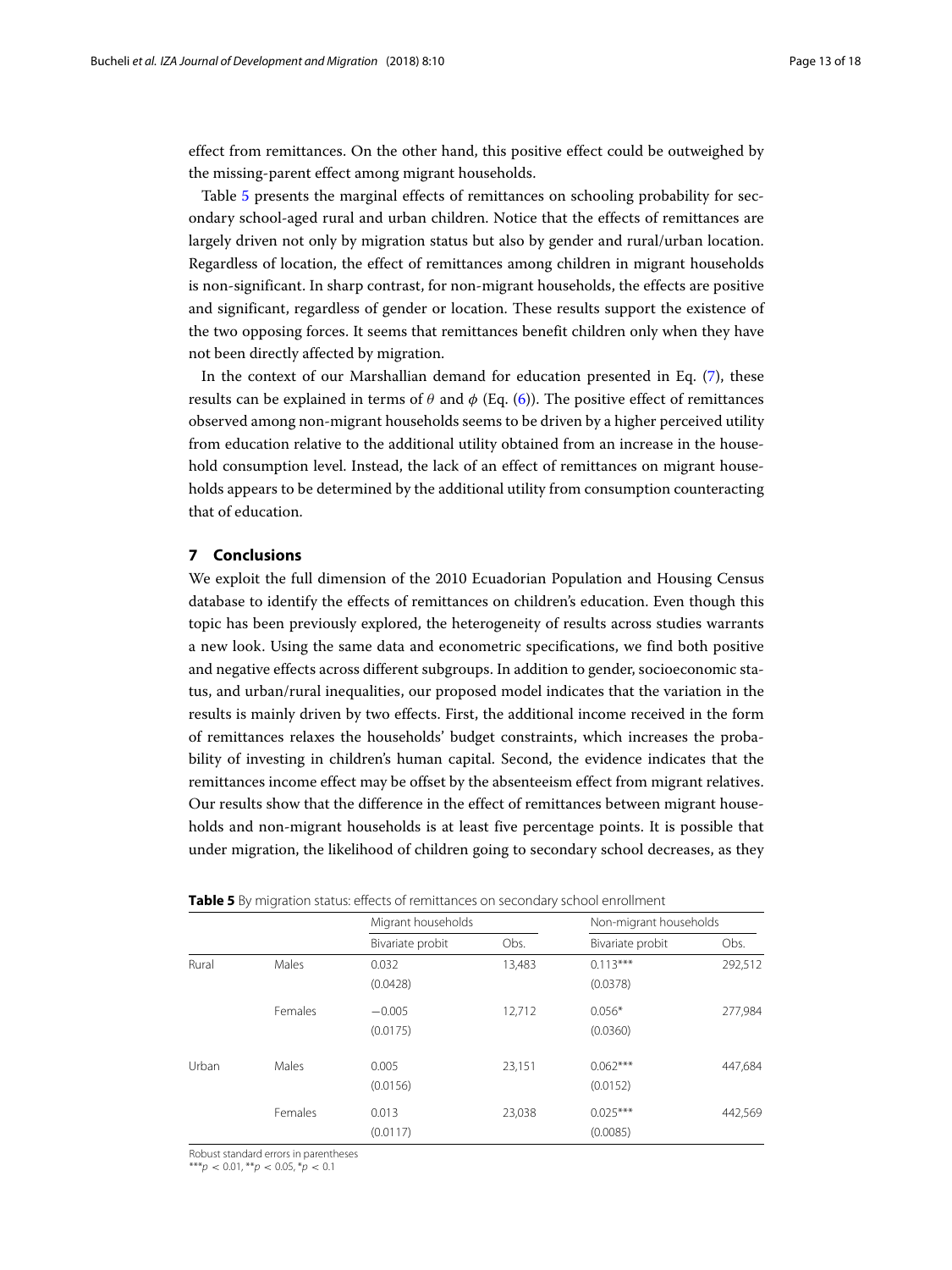take on household responsibilities or are encouraged to work. Our evidence suggests that the magnitude of the effect depends on the group being considered. This highlights the importance of using large data sets, so that different sub-samples can be evaluated.

In terms of policy recommendations, the evidence suggests that the effect of remittances depends on the level of inclusion of the population sub-groups. Our findings suggest that girls living in rural areas are the most disadvantaged. Targeting policies toward them would would not only contribute to human capital formation but also contribute to the empowerment of these traditionally excluded groups.

#### **Endnotes**

 $1$  See Rapoport and Docquier [\(2006\)](#page-17-9) for a comprehensive review.

 $2$ Cantons are second-level administrative divisions, below provinces. They are the equivalent of a county in the USA.

<sup>3</sup> Namely, access to dwelling, water source, plumbing, sewage, electricity, kitchen space, sanitation facilities, drinking water, landline telephone, cell phone, Internet access, computer access, and cable television, as well as roof, walls, and floor materials and condition.

<sup>4</sup> We also test the consistency of our results with a Tobit model and find no substantial differences.

5Table 9 in the Appendix provides school enrollment rates and remittance reception by wealth tercile and rural-urban location.

# **Appendix**

| Table 6 Correlations between dependent variables and instrumental variables |                      |                   |  |  |
|-----------------------------------------------------------------------------|----------------------|-------------------|--|--|
| Potential instruments                                                       | Remittance reception | School enrollment |  |  |
| Lagged local migration network                                              | 0.18                 | 0.04              |  |  |
| Migrant's age between 20 and 50 (1/0)                                       | 0.36                 | 0.02              |  |  |
| Migrant resides in the USA (1/0)                                            | 0.26                 | 0.01              |  |  |
| Migrants resided in Europe (1/0)                                            | 0.28                 | 0.02              |  |  |

Note: The phi coefficient is used for correlations between two binary variables

#### **Table 7** Probit regressions on instruments

| Potential instruments                 | Remittance reception | School enrollment |
|---------------------------------------|----------------------|-------------------|
| Lagged local migration network        | $12.750***$          | 3.892***          |
|                                       | (0.0750)             | (0.0601)          |
| Migrant's age between 20 and 50 (1/0) | $0.530***$           | $0.074***$        |
|                                       | (0.0102)             | (0.0118)          |
| Migrant resides in the USA (1/0)      | $1.167***$           | $-0.102***$       |
|                                       | (0.0115)             | (0.0133)          |
| Migrants resides in Europe (1/0)      | $1.250***$           | $0.152***$        |
|                                       | (0.0102)             | (0.0120)          |
| Likelihood ratio $\chi^2$             | 158,584.97           | 5,280.77          |
| p value for LR $\chi^2$               | < 0.001              | < 0.001           |
| McFadden's pseudo $R^2$               | 0.171                | 0.003             |

Standard errors in parentheses. Notes: The sample includes children between 12 and 17 years old ( $N = 1.533,133$ ). McFadden [\(1977\)](#page-16-21) describes a pseudo  $R^2$  value between 0.2 and 0.4 as an "excellent fit"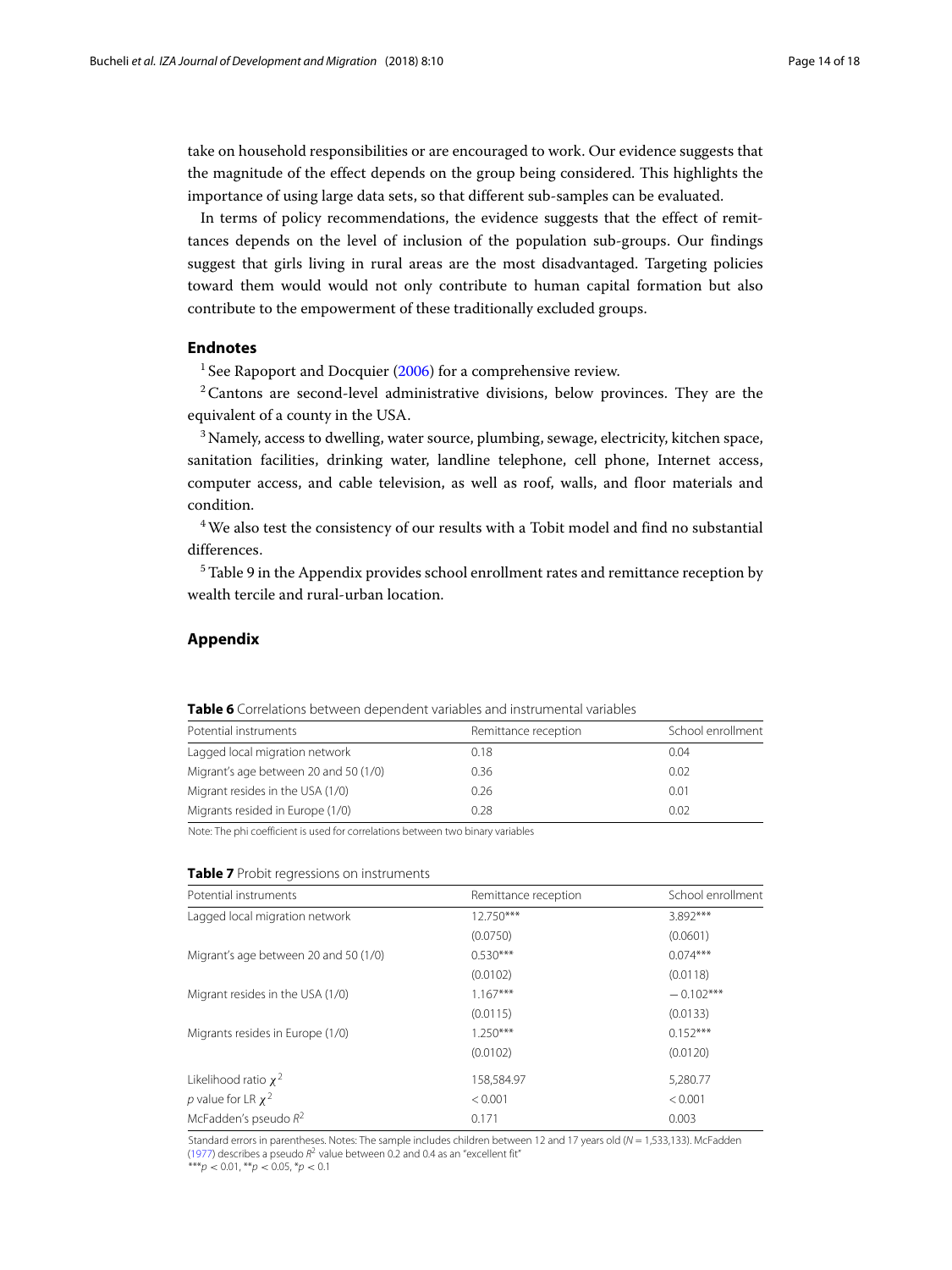| Panel A. First stage: remittance reception | (1)         | (2)         | (3)         |
|--------------------------------------------|-------------|-------------|-------------|
| Instruments                                |             |             |             |
| Lagged migration network                   | 9.983***    | 9.604***    | 9.528***    |
|                                            | (0.2105)    | (0.2143)    | (0.2154)    |
| Migrant's age between 20 and 50            |             | $1.120***$  | $0.483***$  |
|                                            |             | (0.0119)    | (0.0150)    |
| Migrant resides in the USA                 |             |             | $0.951***$  |
|                                            |             |             | (0.0189)    |
| Migrants resided in Europe                 |             |             | $1.084***$  |
|                                            |             |             | (0.0171)    |
| Controls                                   |             |             |             |
| Age                                        | 0.023       | 0.022       | 0.021       |
|                                            | (0.2105)    | (0.0183)    | (0.0184)    |
| Female $(1 = yes)$                         | 0.003       | 0.003       | 0.004       |
|                                            | (0.0034)    | (0.0034)    | (0.0034)    |
| Rural $(1 = yes)$                          | 0.004       | $-0.007$    | $-0.007$    |
|                                            | (0.0055)    | (0.0056)    | (0.0056)    |
| Migrant relatives                          | $0.732***$  | $0.315***$  | $0.109***$  |
|                                            | (0.0074)    | (0.0071)    | (0.0068)    |
| Wealth index                               | 2.333***    | $2.300***$  | 2.294***    |
|                                            | (0.0220)    | (0.0222)    | (0.0223)    |
| Infants in household                       | $-0.028***$ | $-0.018***$ | $-0.015***$ |
|                                            | (0.0035)    | (0.0034)    | (0.0034)    |
| Panel B. Second stage: school enrollment   | (1)         | (2)         | (3)         |
| Remittance reception $(1 = yes)$           | $0.184***$  | $0.169***$  | $0.148***$  |
|                                            | (0.0334)    | (0.0246)    | (0.0225)    |
| Age                                        | $-0.228***$ | $-0.228***$ | $-0.228***$ |
|                                            | (0.0159)    | (0.0159)    | (0.0159)    |
| Female $(1 = yes)$                         | $-0.012***$ | $-0.012***$ | $-0.012***$ |
|                                            | (0.0027)    | (0.0027)    | (0.0027)    |
| Rural $(1 = yes)$                          | $-0.085***$ | $-0.085***$ | $-0.085***$ |
|                                            | (0.0036)    | (0.0036)    | (0.0036)    |
| Migrant relatives                          | $-0.043***$ | $-0.039***$ | $-0.034***$ |
|                                            | (0.0084)    | (0.0068)    | (0.0064)    |
| Wealth index                               | 1.958***    | $1.962***$  | $1.968***$  |
|                                            | (0.0173)    | (0.0161)    | (0.0158)    |
| Infants in household                       | $-0.152***$ | $-0.152***$ | $-0.152***$ |
|                                            | (0.0019)    | (0.0019)    | (0.0019)    |
|                                            | $-0.069$    | $-0.063$    | $-0.052$    |
| $\chi^2$ for Wald's test of $\rho = 0$     | 16.733      | 25.093      | 20.909      |
| p value for Wald's test of $\rho = 0$      | < 0.001     | < 0.001     | < 0.001     |

**Table 8** Bivariate probit results: probit coefficients for school enrollment and remittance reception

Robust standard errors in parentheses. Notes: The sample includes children between 12 and 17 years old (N = 1,533,133). All model specifications also control for age squared, ethnicity, presence of a disability, parental highest level of education, and province fixed effects. Additional model results available upon request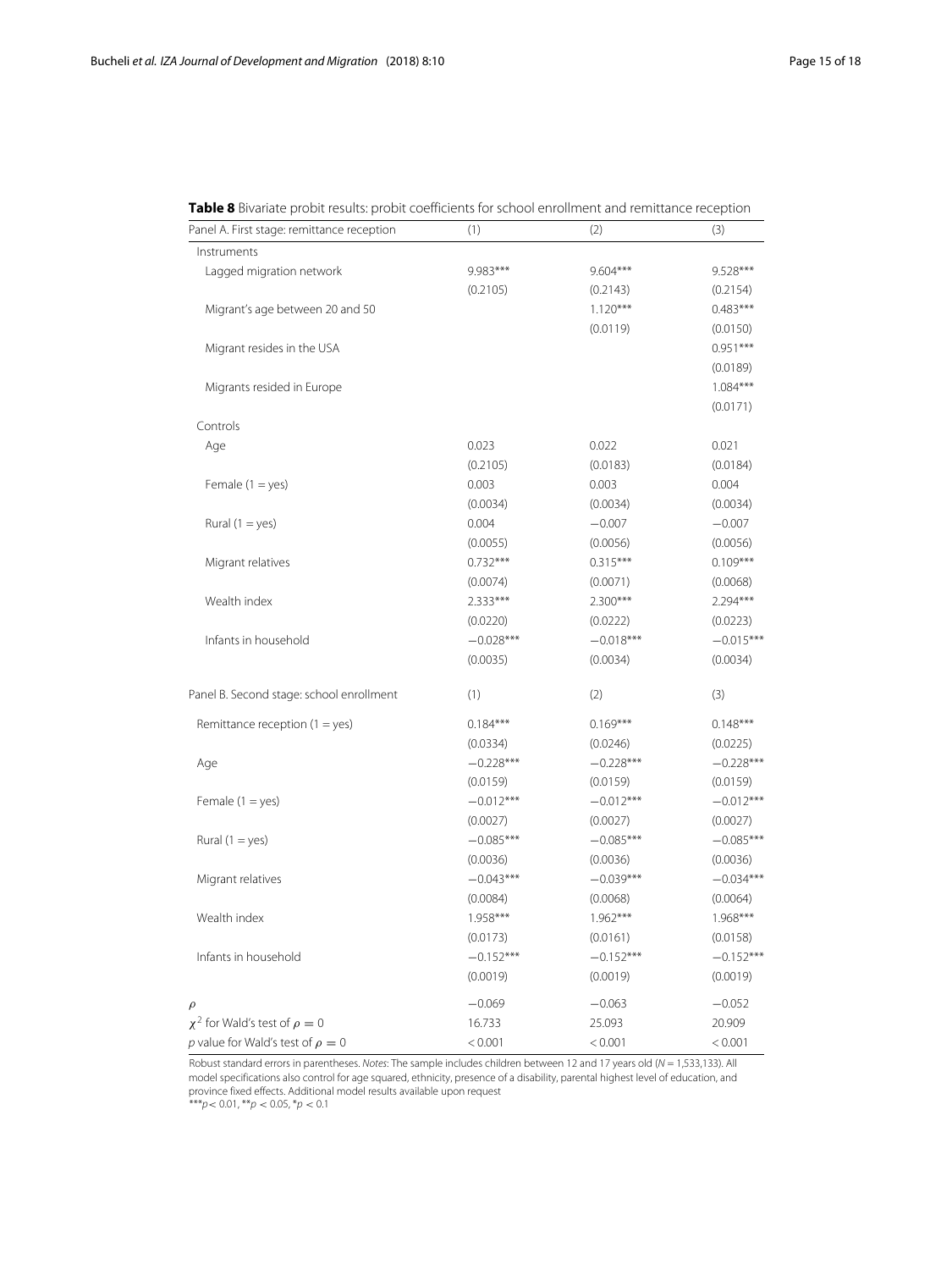|                       | School enrollment |      | Remittance reception |      |              |
|-----------------------|-------------------|------|----------------------|------|--------------|
|                       | Yes               | No   | Yes                  | No   | Observations |
| Pooled data (12-17)   | 0.83              | 0.17 | 0.08                 | 0.92 | 1,737,152    |
| Males (12-17)         | 0.83              | 0.17 | 0.07                 | 0.93 | 881,241      |
| Females (12-17)       | 0.83              | 0.17 | 0.08                 | 0.92 | 855,911      |
| Bottom wealth tercile |                   |      |                      |      |              |
| Pooled data (12-17)   | 0.72              | 0.28 | 0.03                 | 0.97 | 617,743      |
| Males (12-17)         | 0.73              | 0.27 | 0.03                 | 0.97 | 317,132      |
| Females (12-17)       | 0.72              | 0.28 | 0.03                 | 0.97 | 300,611      |
| Middle wealth tercile |                   |      |                      |      |              |
| Pooled data (12-17)   | 0.84              | 0.16 | 0.07                 | 0.93 | 585,807      |
| Males (12-17)         | 0.84              | 0.16 | 0.07                 | 0.93 | 295,895      |
| Females (12-17)       | 0.84              | 0.16 | 0.07                 | 0.93 | 289,912      |
| Top wealth tercile    |                   |      |                      |      |              |
| Pooled data (12-17)   | 0.94              | 0.06 | 0.13                 | 0.87 | 533,602      |
| Males (12-17)         | 0.94              | 0.06 | 0.13                 | 0.87 | 268,214      |
| Females (12-17)       | 0.94              | 0.06 | 0.13                 | 0.87 | 265,388      |
| Rural                 |                   |      |                      |      |              |
| Pooled data (12-17)   | 0.77              | 0.23 | 0.06                 | 0.94 | 693,189      |
| Males (12-17)         | 0.78              | 0.22 | 0.06                 | 0.94 | 356,130      |
| Females (12-17)       | 0.76              | 0.24 | 0.06                 | 0.94 | 337,059      |
| Urban                 |                   |      |                      |      |              |
| Pooled data (12-17)   | 0.87              | 0.13 | 0.09                 | 0.91 | 1,043,963    |
| Males (12-17)         | 0.87              | 0.13 | 0.09                 | 0.91 | 525,111      |
| Females (12-17)       | 0.87              | 0.13 | 0.09                 | 0.91 | 518,852      |

**Table 9** Proportion of children who are enrolled in school and who receive remittances

Notes: Proportions may not add up to one due to rounding. The number of observations could differ from other tables due to data availability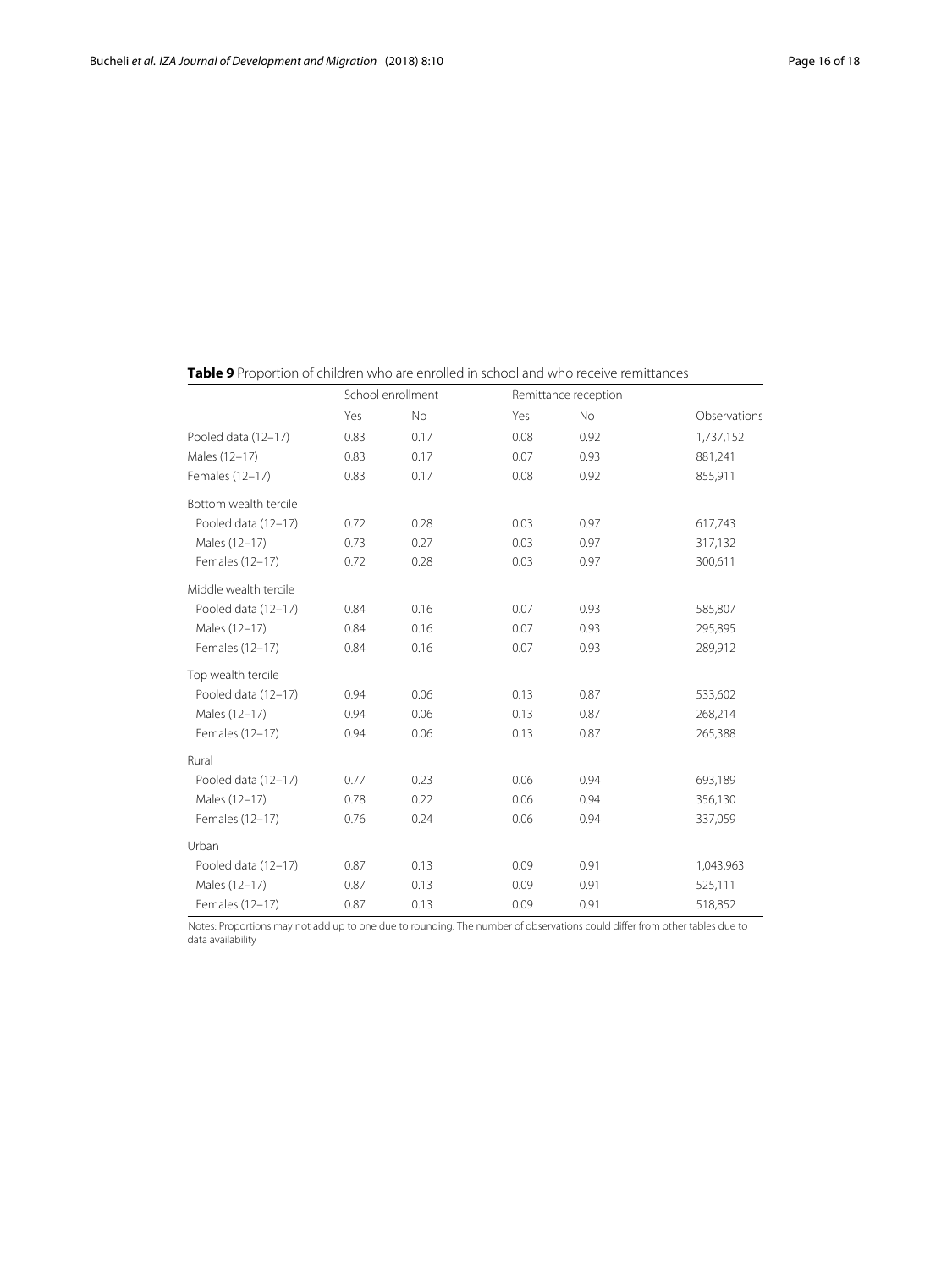#### **Acknowledgements**

We would like to thank the participants at the International Economic Association conference in Mexico City, the Southwestern Social Science Association, seminar participants at the University of New Mexico, Melissa Binder, editor David Lam, and an anonymous referee for the suggestions that greatly improved the manuscript. Responsible editor: David Lam

#### **Funding**

There is no funding to declare.

#### **Availability of supporting data**

The datasets used and analyzed in the current study are available from the corresponding author or the website of the Ecuadorian National Institute of Statistics and Censuses.

#### **Competing interests**

The IZA Journal of Development and Migration is committed to the IZA Guiding Principles of Research Integrity. The authors declare that they have observed these principles.

#### **Publisher's Note**

Springer Nature remains neutral with regard to jurisdictional claims in published maps and institutional affiliations.

#### Received: 22 August 2017 Accepted: 3 December 2017 Published online: 30 May 2018

#### **References**

<span id="page-16-17"></span>Acosta A, López S, Villamar D (2006) La Migración en el Ecuador: Oportunidades y Amenazas. Universidad Andina Simón Bolívar/Corporación Editora Nacional, Quito, Ecuador

<span id="page-16-19"></span>Acosta P (2011) School attendance, child labour, and remittances from international migration in El Salvador. J Dev Stud 47(6):913–36

<span id="page-16-6"></span><span id="page-16-0"></span>Alcaraz C, Chiquiar D, Salcedo A (2012) Remittances, schooling, and child labor in Mexico. J Dev Econ 97(1):156–65 Amuedo-Dorantes C (2014) The good and the bad in remittance flows. IZA World of Labor. [https://doi.org/10.15185/](https://doi.org/10.15185/izawol.97) [izawol.97](https://doi.org/10.15185/izawol.97)

- <span id="page-16-2"></span>Amuedo-Dorantes C, Georges A, Pozo S (2010) Migration, remittances, and children's schooling in Haiti. Ann Am Acad Polit Soc Sci 630(1):224–44
- <span id="page-16-12"></span>Amuedo-Dorantes C, Pozo S (2010) Accounting for remittance and migration effects on children's schooling. World Dev 38(12):1747–59
- <span id="page-16-20"></span>Antman FM (2011) The intergenerational effects of paternal migration on schooling and work: what can we learn from children's time allocation? J Dev Econ 96:200–8

<span id="page-16-25"></span><span id="page-16-22"></span>Antón JI (2010) The impact of remittances on nutritional status of children in Ecuador. Int Migr Rev 44(2):269–99 Arendt JN, Larsen HA (2006) Probit models with dummy endogenous regressors. University of Southern Denmark Business and Economics Discussion Paper 4:1–30

<span id="page-16-3"></span><span id="page-16-1"></span>Bargain O, Boutin D (2015) Remittance effects on child labour: evidence from Burkina Faso. J Dev Stud 51(7):922–38 Bertoli S, Fernández-Huertas Moraga J, Ortega F (2011) Immigration policies and the Ecuadorian exodus. World Bank Econ Rev 25(1):57–76

<span id="page-16-11"></span>Böhme MH (2015) Migration and educational aspirations—another channel of brain gain? IZA J Migr 4(12):1–24

- <span id="page-16-13"></span>Bouoiyour J, Miftah A (2015) Migration, remittances and educational levels of household members left behind: evidence from rural Mexico. Eur J Comp Econ 12(1):21–40
- <span id="page-16-9"></span>Bouoiyour J, Miftah A (2016) The impact of remittances on children's human capital accumulation: evidence from Morocco. J Int Dev 28(2):266–80

<span id="page-16-7"></span>Calero C, Bedi AS, Sparrow R (2009) Remittances, liquidity constraints and human capital investments in Ecuador. World Dev 37(6):1143–54

<span id="page-16-18"></span>Camacho G, Hernández K (2008) Niñez y Migración en el Ecuador: Diagnóstico de la Situación. UNICEF, CEPLAES, INNFA, Quito, Ecuador

<span id="page-16-10"></span>Coon M (2016) Remittances and child labor in Bolivia. IZA J Migr 5(1):1–26

<span id="page-16-15"></span>Cortes P (2015) The feminization of international migration and its effects on the children left behind: evidence from the Philippines. World Dev 65:62–78

<span id="page-16-16"></span>Davis J, Brazil N (2016) Disentangling fathers' absences from household remittances in international migration: the case of educational attainment in Guatemala. Int J Educ Dev 50(1-11):1–11

<span id="page-16-23"></span>Dustmann C, Okatenko A (2014) Out-migration, wealth constraints, and the quality of local amenities. J Dev Econ 110:52–63

<span id="page-16-8"></span>Göbel K (2013) Remittances, expenditure patterns, and gender: parametric and semiparametric evidence from Ecuador. IZA J Migr 2(1):1–19

<span id="page-16-4"></span>Hu F (2012) Migration, remittances, and children's high school attendance: the case of rural China. Int J Educ Dev 32(3):401–11

<span id="page-16-5"></span>Koska OA, Saygin PÖ, Çağatay S, Artal-Tur A (2013) International migration, remittances, and the human capital formation of Egyptian children. Int Rev Econ Financ 28:38–50

<span id="page-16-21"></span>McFadden D (1977) Quantitative methods for analyzing travel behaviour of individuals: some recent developments. Cowles Foundation for Research in Economics, Yale University, New Haven. No. 474

<span id="page-16-24"></span>Mckenzie DJ (2006) International Migration, Remittances & Brain Drain, Chapter 4: beyond remittances: the effects of migration on Mexican households. The World Bank and Palgrave Macmillan:123–148

<span id="page-16-14"></span>McKenzie DJ, Rapoport H (2011) Can migration reduce educational attainment? Evidence from Mexico. J Popul Econ 24(4):1331–58